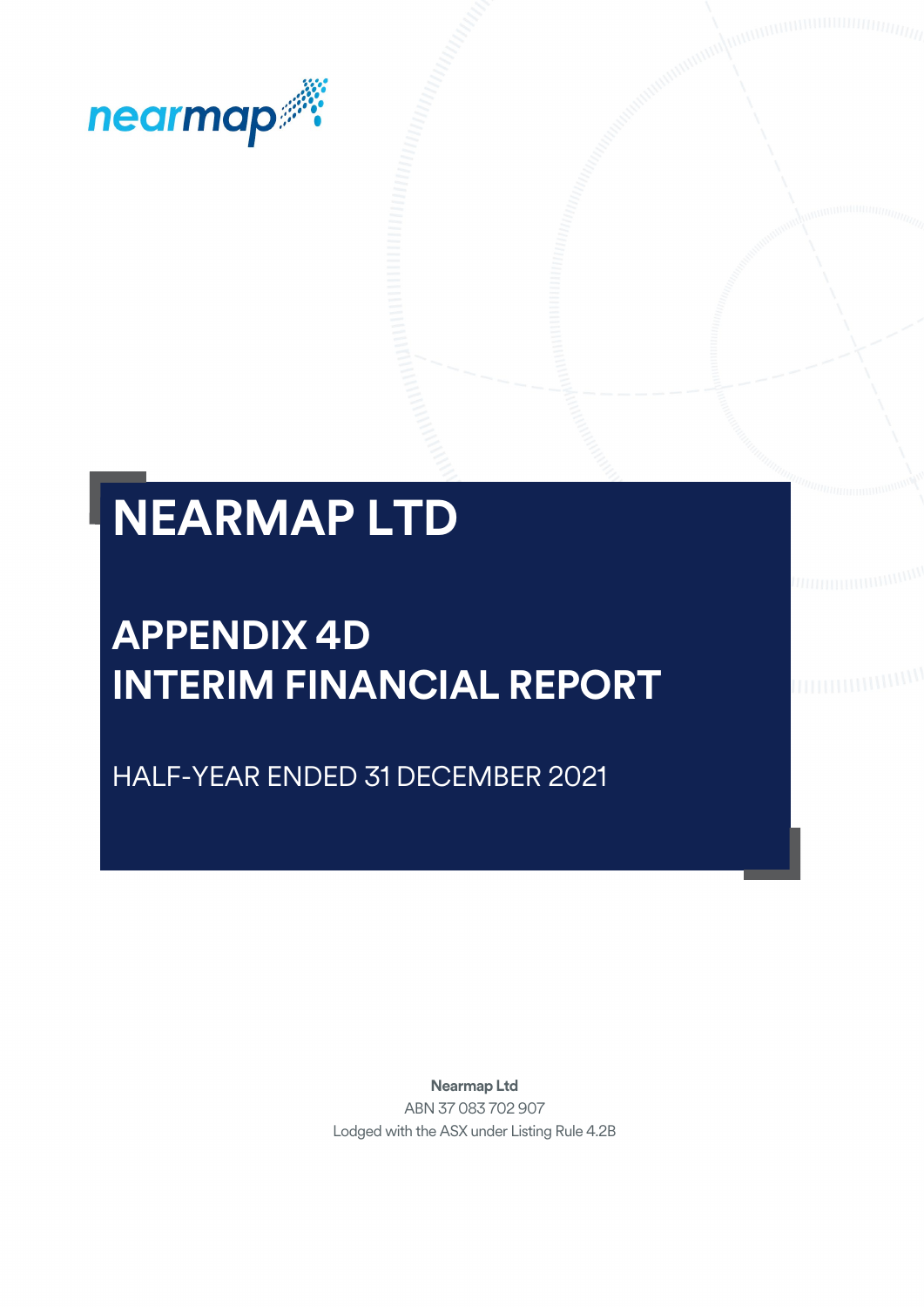## **APPENDIX 4D INTERIM FINANCIAL REPORT FOR THE HALF-YEAR ENDED 31 DECEMBER 2021**

#### **RESULTS FOR ANNOUNCEMENT TO THE MARKET**

| <b>NAME OF ENTITY:</b>                | Nearmap Ltd                      |
|---------------------------------------|----------------------------------|
| ABN:                                  | 37 083 702 907                   |
| REPORTING PERIOD:                     | Half-year ended 31 December 2021 |
| <b>PREVIOUS CORRESPONDING PERIOD:</b> | Half-year ended 31 December 2020 |
| <b>RELEASE DATE:</b>                  | 16 February 2022                 |

|                                                    |    |            |     | A\$'000 |
|----------------------------------------------------|----|------------|-----|---------|
| <b>REVENUE FROM ORDINARY ACTIVITIES</b>            | Up | 23%        | 1o  | 67.550  |
| LOSS FROM ORDINARY ACTIVITIES AFTER TAX            | Up | 27%        | To: | 11.934  |
| <b>ATTRIBUTABLE TO MEMBERS</b>                     |    |            |     |         |
| NET LOSS FOR THE HALF-YEAR ATTRIBUTABLE TO MEMBERS | Up | <b>27%</b> | To  | 11.934  |

|                                                    | <b>31 DECEMBER 2021</b> | 31 DECEMBER 2020 |
|----------------------------------------------------|-------------------------|------------------|
| NET TANGIBLE ASSETS PER SHARE (CENTS) <sup>1</sup> | 15.97                   | 21.56            |

<sup>1</sup>Net assets (excluding intangible assets and net deferred tax liabilities) divided by number of shares outstanding at the end of the half-year.

#### **DIVIDENDS**

Nearmap Ltd has not paid, and does not propose to pay, any dividends for the half-year ended 31 December 2021.

#### **COMMENTARYANDOPERATIONALOVERVIEW**

For a discussion on the items above refer to the Operating and Financial Review section contained in the Directors' Report.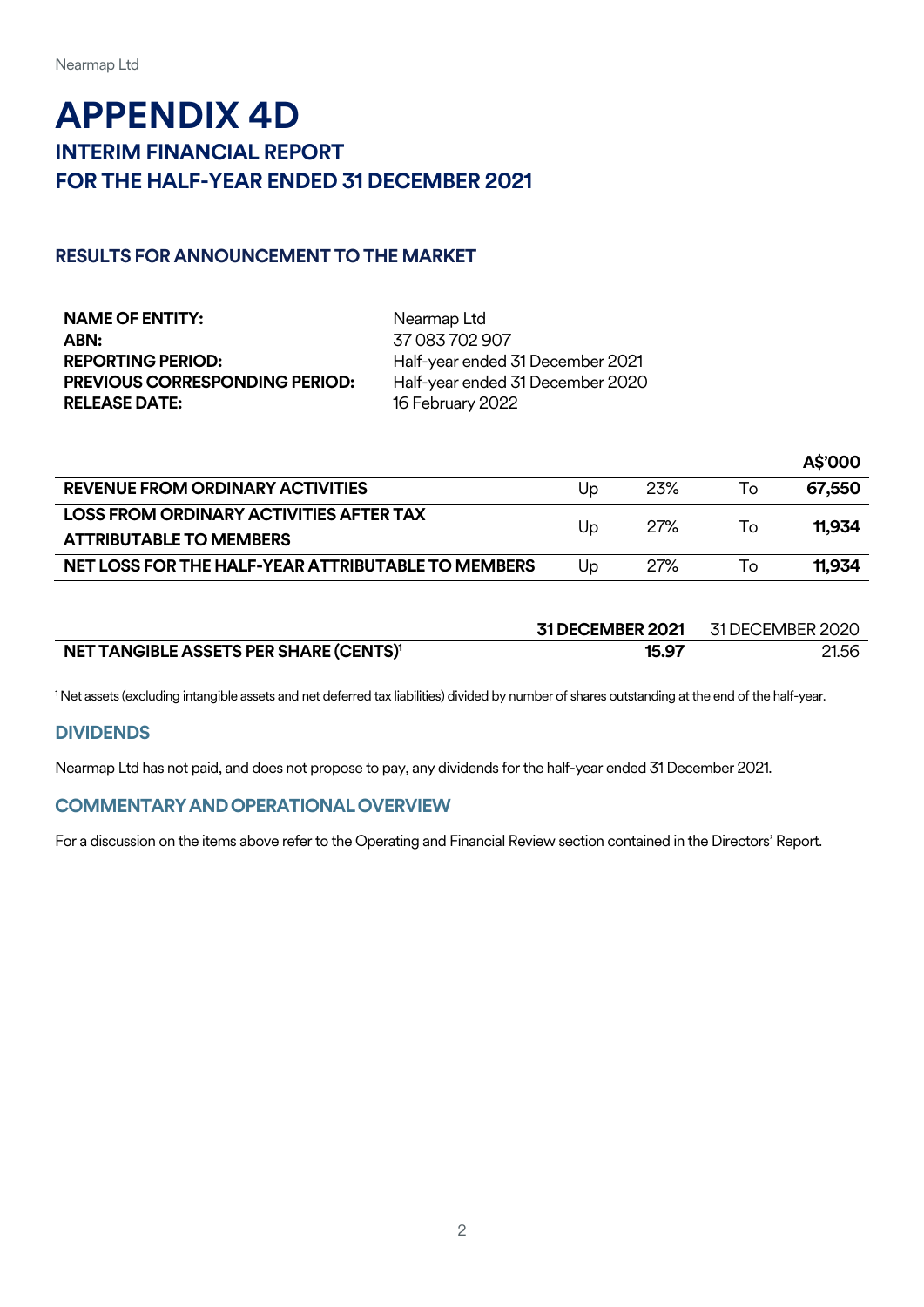## **NEARMAP LTD INTERIM FINANCIAL REPORT** FOR THE HALF-YEAR ENDED 31 DECEMBER 2021

| <b>CONTENTS</b>                                                                                 |  |
|-------------------------------------------------------------------------------------------------|--|
| CONSOLIDATED INTERIM STATEMENT OF PROFIT OR LOSS AND OTHER COMPREHENSIVE INCOME FOR THE HALF-   |  |
|                                                                                                 |  |
| CONSOLIDATED INTERIM STATEMENT OF CASH FLOWS FOR THE HALF-YEAR ENDED 31 DECEMBER 2021 10        |  |
| CONSOLIDATED INTERIM STATEMENT OF CHANGES IN EQUITY FOR THE HALF-YEAR ENDED 31 DECEMBER 202111  |  |
| CONSOLIDATED INTERIM STATEMENT OF CHANGES IN EQUITY FOR THE HALF-YEAR ENDED 31 DECEMBER 2020 12 |  |
| NOTES TO THE CONSOLIDATED INTERIM FINANCIAL STATEMENTS FOR THE HALF-YEAR ENDED 31 DECEMBER 2021 |  |
|                                                                                                 |  |
|                                                                                                 |  |
|                                                                                                 |  |
|                                                                                                 |  |
|                                                                                                 |  |
|                                                                                                 |  |
|                                                                                                 |  |
|                                                                                                 |  |
|                                                                                                 |  |
|                                                                                                 |  |
|                                                                                                 |  |
|                                                                                                 |  |
|                                                                                                 |  |
|                                                                                                 |  |
|                                                                                                 |  |
|                                                                                                 |  |
|                                                                                                 |  |
|                                                                                                 |  |
|                                                                                                 |  |
|                                                                                                 |  |
|                                                                                                 |  |
|                                                                                                 |  |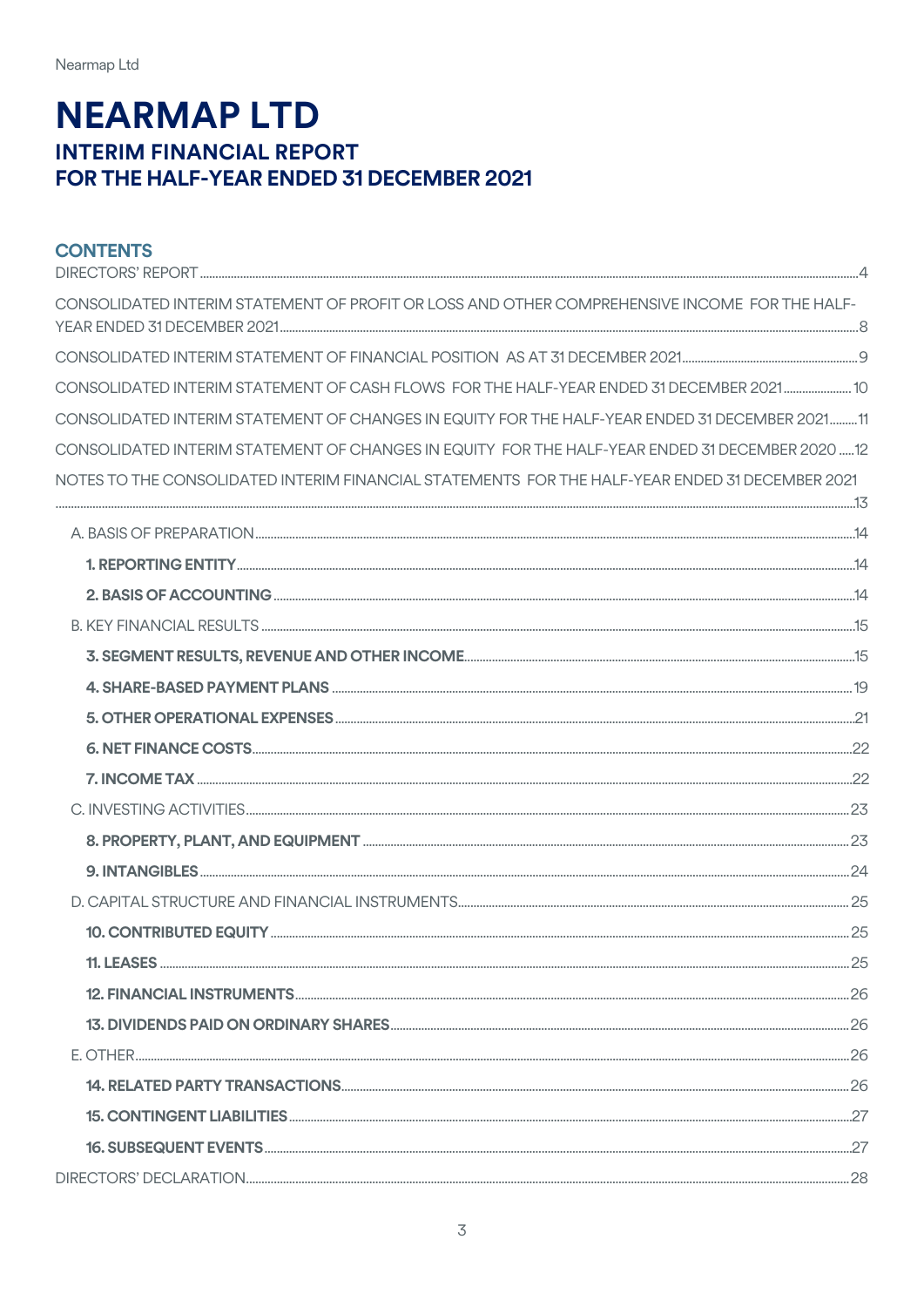#### <span id="page-3-0"></span>**DIRECTORS' REPORT**

The Directors submit their report, together with the consolidated interim financial statements of the Group consisting of Nearmap Ltd and the entities it controlled at the end of, or during the half-year ended 31 December 2021.

#### **DIRECTORS**

The Directors of the Company at any time during or since the end of the half-year and up to the date of this report are:

| Mr Peter James     | Non-Executive Chairman                             |
|--------------------|----------------------------------------------------|
| Dr Rob Newman      | Chief Executive Officer & Managing Director        |
| Dr David Baxby     | Non-Executive Director (appointed 1 December 2021) |
| Ms Tracey Horton   | Non-Executive Director (resigned 7 February 2022)  |
| Ms Sue Klose       | Non-Executive Director                             |
| Mr Ross Norgard    | Non-Executive Director                             |
| Mr Cliff Rosenberg | Non-Executive Director                             |

#### **OPERATING AND FINANCIAL REVIEW**

Financial performance

| Group ACV Portfolio (A\$'000)            | <b>HY22</b> | <b>HY21</b> | YoY\$     | YoY%  |
|------------------------------------------|-------------|-------------|-----------|-------|
| <b>Opening ACV</b>                       | 128,210     | 106,437     | 21,773    | 20%   |
| New business                             | 8,623       | 4,902       | 3,721     | 76%   |
| Net upsells                              | 12,053      | 9,245       | 2,808     | 30%   |
| Churn                                    | (3,333)     | (3,838)     | 505       | 13%   |
| <b>Net incremental ACV</b>               | 17,343      | 10,309      | 7,034     | 68%   |
| Foreign exchange                         | 2,131       | (4, 555)    | 6,686     |       |
| <b>Closing ACV</b>                       | 147,684     | 112,191     | 35,493    | 32%   |
| <b>Total revenue</b>                     | 67,550      | 54,718      | 12,832    | 23%   |
| Total cost of revenue                    | (16,369)    | (16,708)    | 339       | 2%    |
| Total sales and marketing cost           | (21,087)    | (21,005)    | (82)      | (0%)  |
| <b>Total segment contribution</b>        | 30,094      | 17,005      | 13,089    | 77%   |
| Other net expenses                       | (43,441)    | (26,423)    | (17,018)  | (64%) |
| Net loss before interest and tax (NLBIT) | (13, 347)   | (9,418)     | (3,929)   | (42%) |
| Net finance income/(costs)               | 135         | (1,387)     | 1,522     | 110%  |
| Income tax benefit                       | 1,278       | 1,419       | (141)     | (10%) |
| Net loss after tax (NLAT)                | (11,934)    | (9,386)     | (2,548)   | (27%) |
| Loss per share                           | (2.40)      | (1.98)      | (0.42)    | (21%) |
| <b>Operating cash flow</b>               | 8,648       | 19,639      | (10, 991) | (56%) |

HY22 saw continued strong performance from the North American business (NA) (third consecutive half-year period of record incremental Annual Contract Value (ACV) growth) and improved performance from the Australia & New Zealand (ANZ) business. The strong returns in the half were delivered by the Group's investment in content and technology, enabling customers to benefit from an expanded portfolio of premium content offerings, and the successful execution of the go-to-market strategy focussing on providing deeper solutions to key industry segments. Strong business performance combined with the strength of the Group's balance sheet means that the Group is well placed to continue on its growth journey and to accelerate opportunities as they become apparent.

Total revenue for the half-year ended 31 December 2021 (HY22) increased 23% to \$67.6m compared to total revenue for the halfyear ended 31 December 2020(HY21) of \$54.7m. ANZ revenue increased 6% to \$34.9m compared to prior half-year total revenue of \$33.0m, while NA revenue increased 50% to \$32.7m compared to prior half-year total revenue of \$21.7m.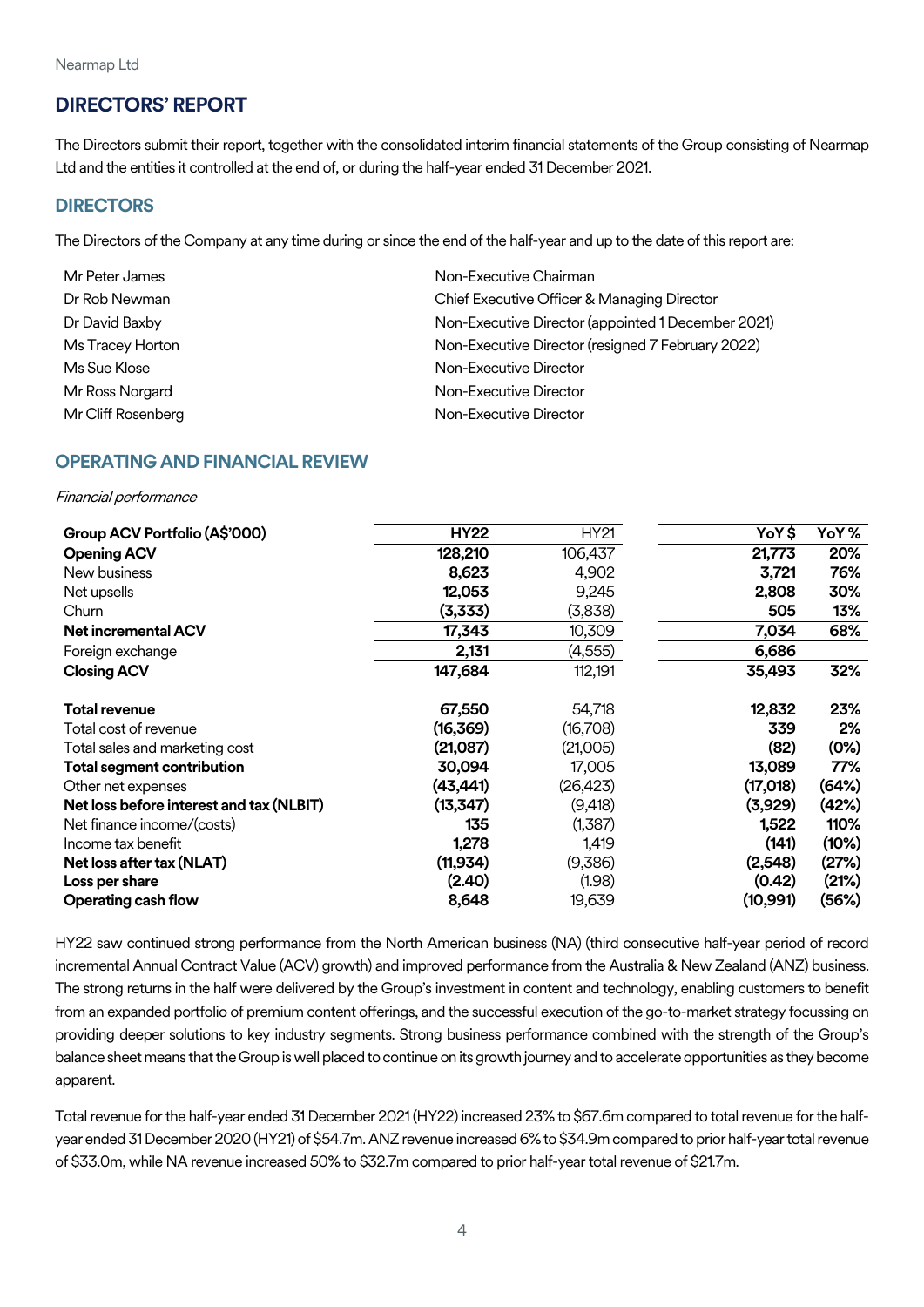## **DIRECTORS' REPORT (CONT.)**

## **OPERATINGANDFINANCIALREVIEW(CONT.)**

#### Financial performance (cont.)

The increase in revenue is correlated to the 32% growth in the ACV portfolio over the same period. The drivers behind ACV growth for the half-year ended 31 December 2021 are:

- New business: New customers contributed \$8.6m of incremental ACV in HY22, up \$3.7m or 76% on prior half-year. All market segments performed well, demonstrating the continued penetration of the addressable market in ANZ and NA thanks to the disruptive subscription business model of the Group. The NA and ANZ segments respectively represented \$5.4m and \$3.2m of the Group's new business for the half-year ended 31 December 2021 (31 December 2020: \$2.6m and \$2.3m respectively).
- Net upsell: Net upsell is the aggregate of customer upgrades offset by downgrades. Net upsell in HY22 totalled \$12.1m, up \$2.8m or 30% on prior half-year. Upgrades were particularly strong in NA, where 25 enterprise customers across all key verticals expanded their existing subscription, demonstrating the benefit of continued product innovation and the creation of additional value for customers. Whilst ANZ upgrades were also strong, the segment was impacted by a small number of downgrades to Enterprise accounts, reflecting adverse economic conditions and business restructuring. The NA and ANZ segments respectively reported net upsell of \$10.5m and \$1.6m during the half-year ended 31 December 2021 (31 December 2020: \$7.1m and \$2.1m respectively).
- Retention: As a subscription business selling annual contracts, a key focus for sales and marketing activities is the retention of existing customers. The Group has maintained a strong retention rate over HY22 at 94%, reflecting the continued focus on customers engagement, the relevance of the Group's content to its growing customer base and the deeply embedded nature of the Group's product in customer workflows. The NA and ANZ segment respectively reported churn to the value of \$1.3m and \$2.0m during the half-year ended 31 December 2021 (31 December 2020: \$1.4m and \$2.4m respectively).

Total revenue is recognised evenly over the subscription period, while ACV represents the annualised value of all active subscription contracts in effect at a particular date. The difference between ACV growth and total revenue growth is a result of the timing of new business, net upsell and churn events across the half-year.

Group segment contribution, calculated as revenue net of cost of revenue and sales & marketing costs, amounted to \$30.1m for the Group for HY22, up \$13.1m from the \$17.0m reported in HY21. The ANZ segment contributed \$23.7m in HY22, up \$2.0m from the HY21 segment contribution of \$21.7m, whilst the NA segment contributed \$6.4m in HY22, up \$11.0m from the HY21 segment contribution of (\$4.6m). Both segment's contribution increased as a result of growing revenue and improvements to operating leverage. Further improvement came as a result of the deferral of the recognition of the commissions expense from 1 January 2021, which are now amortised over a period of 3 years.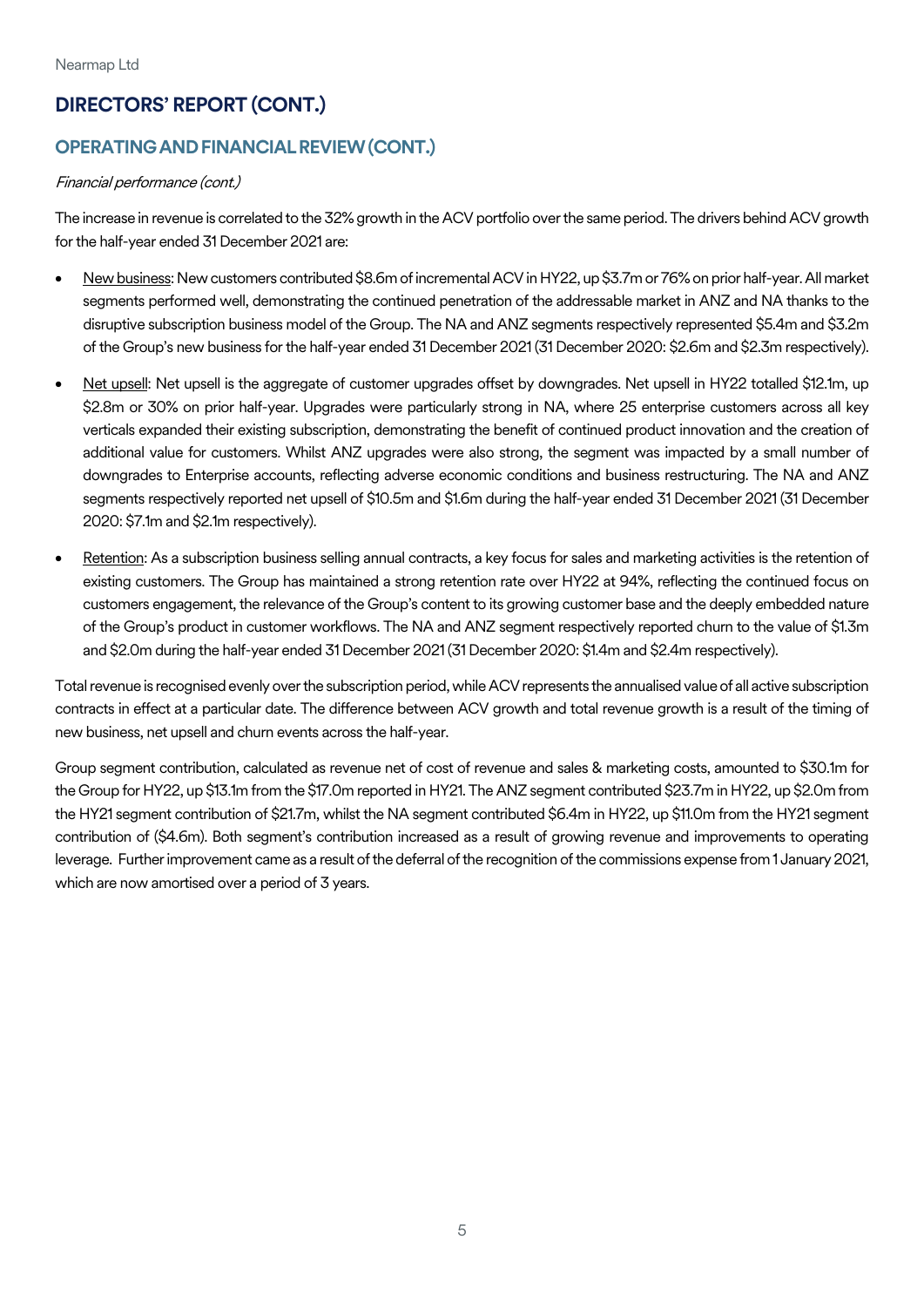## **DIRECTORS' REPORT (CONT.)**

#### **OPERATING AND FINANCIAL REVIEW (CONT.)**

Group NLAT for the half-year ended 31 December 2021 is up 27% to (\$11.9m) compared to prior year of (\$9.4m). The decrease in NLAT is driven by the increase in segment contribution and the reduction of net finance costs by \$1.5m due to favourable FX movements during the period. Offsetting these increases, the Group recorded an increase of \$15.5m in general and administration costs mainly resulting from an increase in R&D headcount, an increase of \$3.6m in legal fees in relation to the ongoing patent infringement claim against Nearmap US, Inc. and an increase of \$1.0m in amortisation and depreciation mainly due to the increased cost base of development costs.

#### Financial position

The Group's balance sheet remains strong with no debt and a closing cash balance at 31 December 2021 of \$109.8m (30 June 2021: \$123.4m), down \$13.6m. The decrease in cash and cash equivalents is primarily due to an increase in investing activities, whilst the Group's operations remain cash flow generating. The decrease in net operating cash flows in HY22 compared to HY21 is mainly the result the 20% salary reduction that applied to most of the comparative period and the \$4.5m oflitigation costs incurred by the Group in HY22.

The Group's net working capital, excluding cash and cash equivalents and deferred revenue, increased 90% to \$21.9m from \$11.6m between 30 June 2021 and 31 December 2021. The main elements driving the increase are trade receivables which have increased by \$11.2m in line with the increase in the ACV portfolio over that period. Cash receipts from customers for the year were \$73.6m compared to \$58.1m in the previous half-year, an increase of \$15.5m or 27%, also reflective of the growth in the ACV portfolio.

The Group's net assets as at 31 December 2021 decreased 5% to \$136.1m, from \$142.6m at 30 June 2021. The decrease is mainly driven by the \$11.6m comprehensive loss recorded by the Group for the period ended 31 December 2021, offset by the recognition of the share-based payment expense against equity reserves (\$3.0m) and the increase in contributed equity by \$2.2m from the exercise of share options and the repayment of share options loans.

#### **SUBSEQUENTEVENTS**

On 7 February 2022, Ms Helen Souness was appointed as an independent Non-Executive Director, effective 1 March 2022. On the same day, Ms Tracey Horton resigned from her position as an independent Non-Executive Director, effective immediately.

#### **ROUNDINGOFF**

The Company is of a kind referred to in ASIC Corporations (Rounding in Financial/Directors' Reports) Instrument 2016/191 and in accordance with that instrument, amounts in the consolidated interim financial statements and Directors' Report have been rounded off to the nearest thousand dollars, unless otherwise stated.

#### **AUDITOR'S INDEPENDENCE DECLARATION**

KPMG, our auditor, have provided a written independence declaration as required under section 307C of the Corporations Act 2001 to the Directors in relation to their review of the consolidated interim financial statements for the half-year ended 31 December 2021. This independence declaration forms part of the Directors' Report and can be found at page 7.

Signed in accordance with a resolution of the Directors.

**Dr Rob Newman** Chief Executive Officer & Managing Director Sydney, 15 February 2022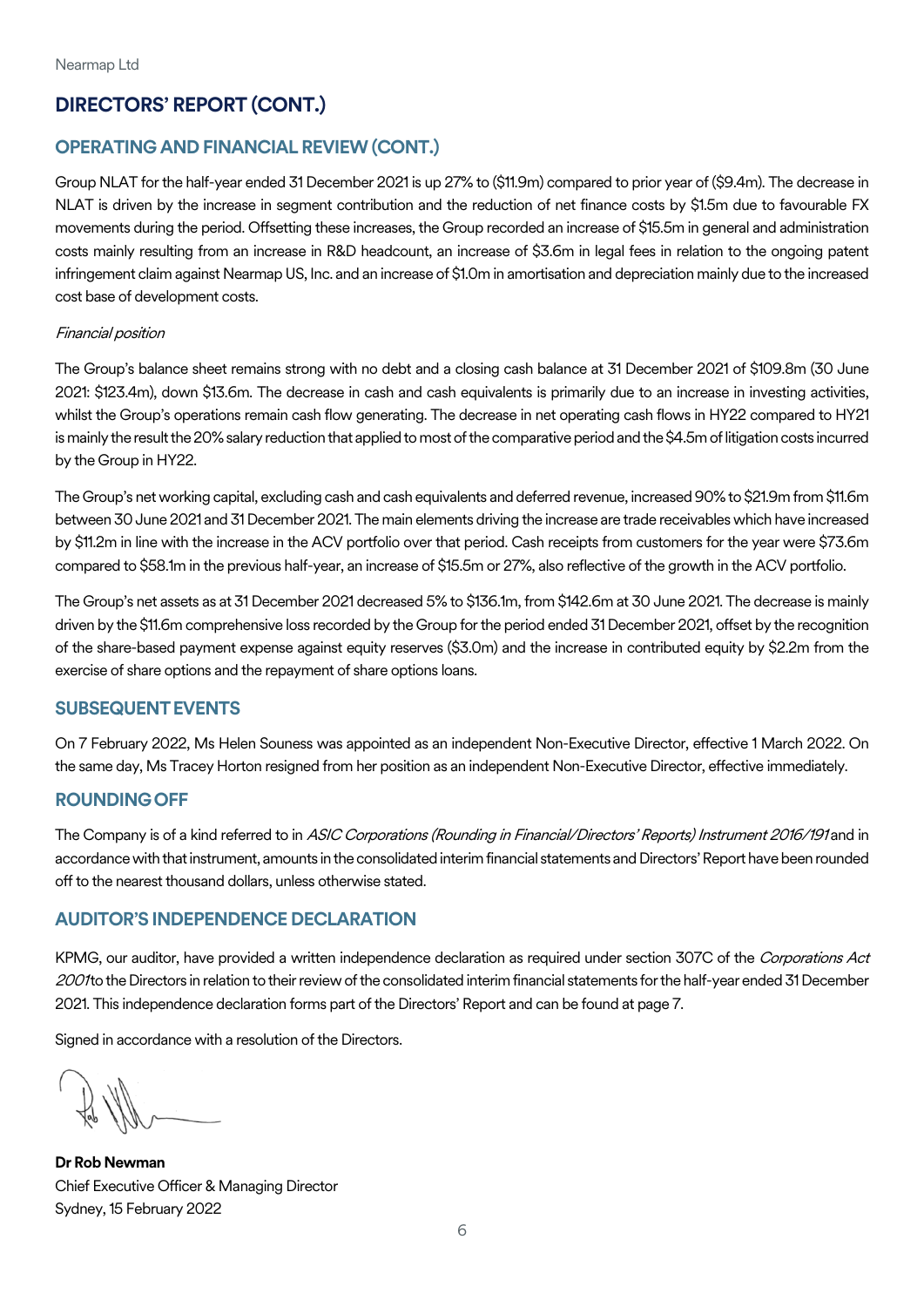

# Lead Auditor's Independence Declaration under Section 307C of the Corporations Act 2001

#### To the Directors of Nearmap Ltd

I declare that, to the best of my knowledge and belief, in relation to the review of Nearmap Ltd for the half-year ended 31 December 2021 there have been:

- i. no contraventions of the auditor independence requirements as set out in the *Corporations Act 2001* in relation to the review; and
- ii. no contraventions of any applicable code of professional conduct in relation to the review.

KPMG

Casimber Toonli

KPMG Caoimhe Toouli *Partner*  Sydney 15 February 2022

KPMG, an Australian partnership and a member firm of the KPMG global organisation of independent member firms affiliated with KPMG International Limited, a private English company limited by guarantee. All rights reserved. The KPMG name and logo are trademarks used under license by the independent member firms of the KPMG global organisation. Liability limited by a scheme approved under Professional Standards Legislation.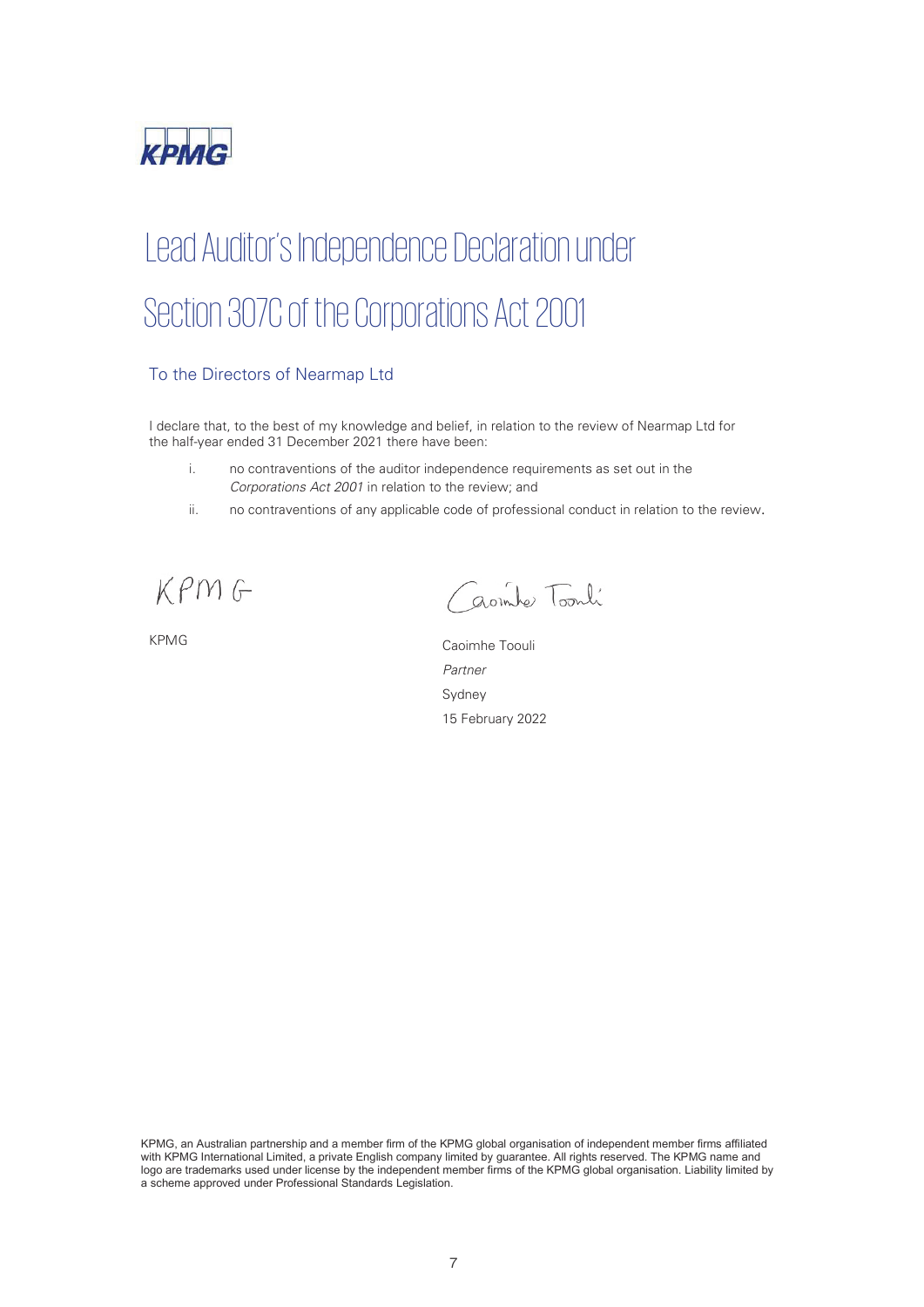## <span id="page-7-0"></span>**CONSOLIDATED INTERIM STATEMENT OF PROFIT OR LOSS AND OTHER COMPREHENSIVE INCOME FOR THE HALF-YEAR ENDED 31 DECEMBER 2021**

|                                                                       |                | <b>31 DECEMBER</b> | 31 DECEMBER         |
|-----------------------------------------------------------------------|----------------|--------------------|---------------------|
|                                                                       |                | 2021               | 2020                |
|                                                                       | <b>NOTES</b>   | \$'000             | \$'000              |
|                                                                       |                |                    |                     |
| Revenue                                                               |                | 67,550             | 54,718              |
| Other income <sup>1</sup>                                             |                | 268                | 694                 |
| <b>TOTAL REVENUE AND OTHER INCOME</b>                                 | 3              | 67,818             | $\overline{5}5,412$ |
|                                                                       |                |                    |                     |
| Employee benefits expense                                             |                | (35,896)           | (29,051)            |
| Amortisation                                                          | 9              | (19, 251)          | (18, 178)           |
| Depreciation                                                          | 8              | (4,786)            | (4,777)             |
| Other operational expenses                                            | 5              | (20, 996)          | (12, 637)           |
| <b>TOTAL EXPENSES</b>                                                 |                | (80, 929)          | (64, 643)           |
| <b>OPERATING LOSS</b>                                                 |                | (13, 111)          | (9,231)             |
|                                                                       |                |                    |                     |
| Net finance costs <sup>1</sup>                                        | 6              | (101)              | (1,574)             |
| <b>LOSS BEFORE TAX</b>                                                |                | (13, 212)          | (10, 805)           |
|                                                                       |                |                    |                     |
| Income tax benefit                                                    | $\overline{7}$ | 1,278              | 1,419               |
| LOSS AFTER TAX FOR THE HALF-YEAR ATTRIBUTABLE                         |                | (11, 934)          | (9,386)             |
| TO THE OWNERS OF NEARMAP LTD                                          |                |                    |                     |
|                                                                       |                |                    |                     |
| <b>OTHER COMPREHENSIVE INCOME</b>                                     |                |                    |                     |
| Items that are or may be reclassified to profit or loss:              |                |                    |                     |
| Exchange differences on translation of foreign operations             |                | 304                | (621)               |
| Fair value gain/(loss) on cash flow hedges                            |                | 18                 | (365)               |
| Transfer of hedging (gains)/losses to the consolidated                |                | (28)               | 956                 |
| statement of profit or loss<br>Income tax associated with these items |                | 3                  | (177)               |
| OTHER COMPREHENSIVE INCOME/(LOSS) FOR THE HALF-YEAR                   |                | 297                | (207)               |
| <b>TOTAL COMPREHENSIVE LOSS FOR THE HALF-YEAR ATTRIBUTABLE</b>        |                |                    |                     |
| TO THE OWNERS OF NEARMAP LTD                                          |                | (11, 637)          | (9,593)             |
|                                                                       |                |                    |                     |
| <b>LOSS PER SHARE</b>                                                 |                |                    |                     |
| Basic loss per share for the year (cents per share)                   |                | (2.40)             | (1.98)              |
| Diluted loss per share for the year (cents per share)                 |                | (2.40)             | (1.98)              |
|                                                                       |                |                    |                     |

<sup>1</sup> Net finance costs exclude finance income which is presented within other income.

The above consolidated interim statement of profit or loss and other comprehensive income should be read in conjunction with the notes to the consolidated interim financial statements on pages 14 to 27.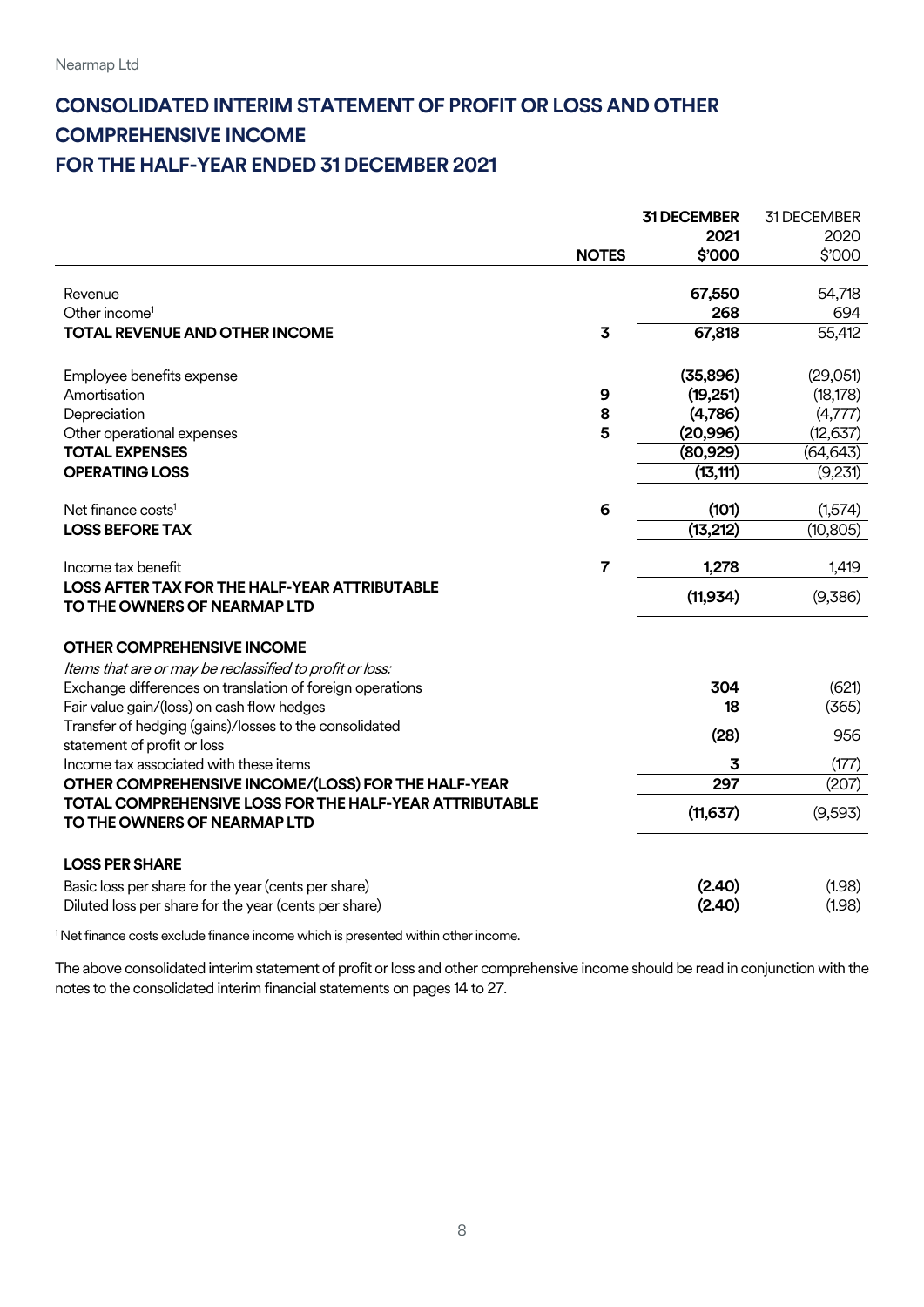## <span id="page-8-0"></span>**CONSOLIDATED INTERIM STATEMENT OF FINANCIAL POSITION AS AT 31 DECEMBER 2021**

|                                      |              | 31 DECEMBER | 30 JUNE    |
|--------------------------------------|--------------|-------------|------------|
|                                      |              | 2021        | 2021       |
|                                      | <b>NOTES</b> | \$'000      | \$'000     |
| <b>CURRENT ASSETS</b>                |              |             |            |
| Cash and cash equivalents            | 12           | 109,762     | 123,431    |
| Trade receivables                    |              | 35,076      | 23,855     |
| Other current receivables            |              | 4,885       | 5,485      |
| Current tax receivable               |              | 277         | 147        |
| Prepayments and other current assets |              | 5,352       | 6,260      |
| <b>TOTAL CURRENT ASSETS</b>          |              | 155,352     | 159,178    |
|                                      |              |             |            |
| <b>NON-CURRENT ASSETS</b>            |              |             |            |
| Other non-current receivables        |              | 443         | 370        |
| Property, plant and equipment        | 8            | 23,012      | 25,095     |
| Intangible assets                    | 9            | 57,196      | 49,269     |
| Deferred tax assets                  |              | 8,096       | 5,767      |
| <b>TOTAL NON-CURRENT ASSETS</b>      |              | 88,747      | 80,501     |
| <b>TOTAL ASSETS</b>                  |              | 244,099     | 239,679    |
|                                      |              |             |            |
| <b>CURRENT LIABILITIES</b>           |              |             |            |
| Trade and other payables             |              | 8,193       | 7,612      |
| Unearned revenue                     |              | 68,389      | 55,837     |
| Employee benefits                    |              | 10,581      | 11,775     |
| Lease liabilities                    | 11           | 4,836       | 4,681      |
| Other current liabilities            |              | 98          | 38         |
| <b>TOTAL CURRENT LIABILITIES</b>     |              | 92,097      | 79,943     |
| <b>NON-CURRENT LIABILITIES</b>       |              |             |            |
| Unearned revenue                     |              | 962         | 945        |
| Deferred tax liabilities             |              | 8,870       | 8,240      |
| Employee benefits                    |              | 632         | 602        |
| Lease liabilities                    | 11           | 3,265       | 5,145      |
| Other non-current liabilities        |              | 2,188       | 2,150      |
| <b>TOTAL NON-CURRENT LIABILITIES</b> |              | 15,917      | 17,082     |
| <b>TOTAL LIABILITIES</b>             |              | 108,014     | 97,025     |
|                                      |              |             |            |
| <b>NET ASSETS</b>                    |              | 136,085     | 142,654    |
|                                      |              |             |            |
| <b>EQUITY</b>                        |              |             |            |
| Contributed equity                   | 10           | 226,279     | 224,192    |
| Reserves                             |              | 29,384      | 26,106     |
| Profits reserve                      |              | 7,078       | 7,078      |
| <b>Accumulated losses</b>            |              | (126, 656)  | (114, 722) |
| <b>TOTAL EQUITY</b>                  |              | 136,085     | 142,654    |

The above consolidated interim statement of financial position should be read in conjunction with the notes to the consolidated interim financial statements on pages 14 to 27.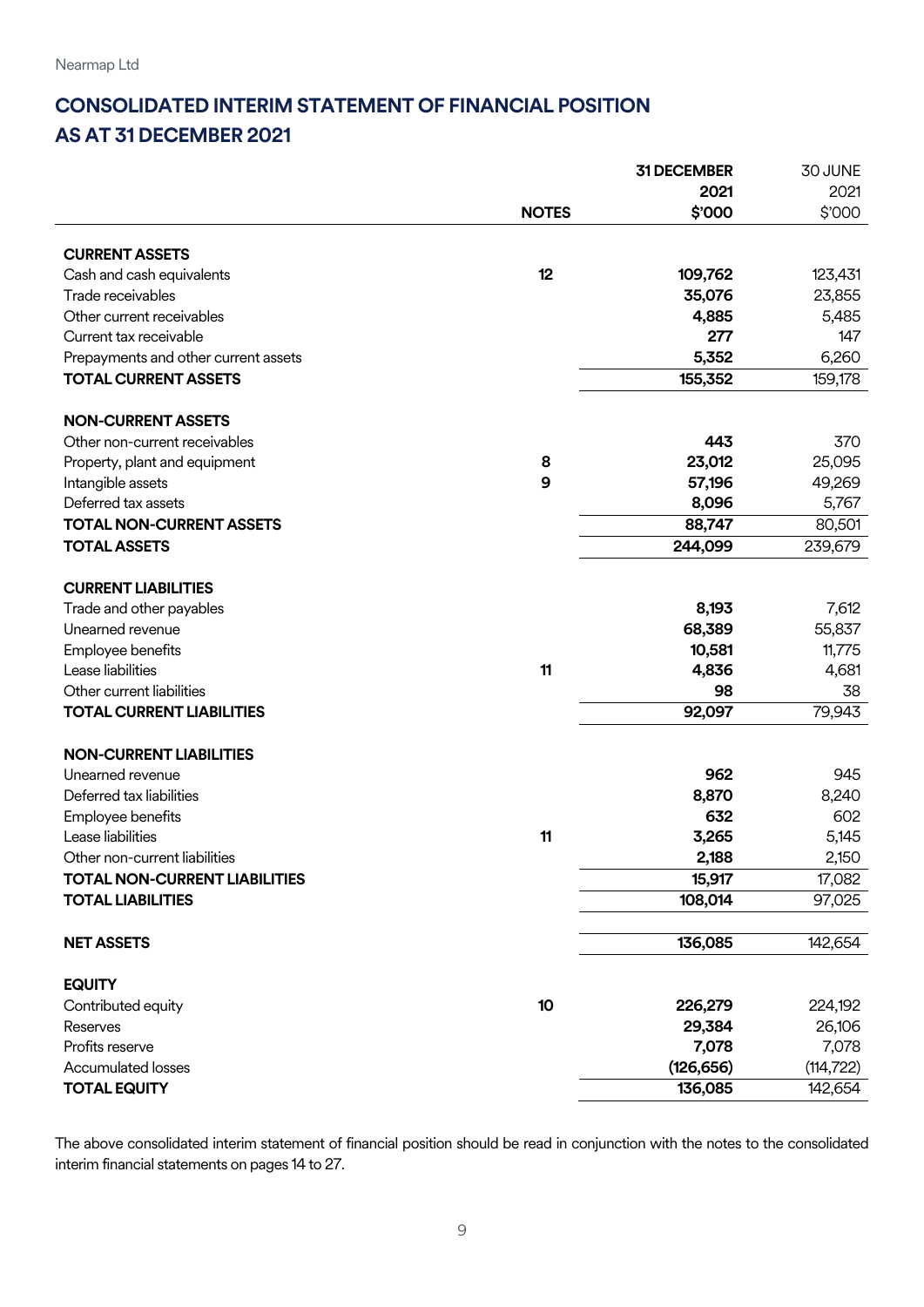## <span id="page-9-0"></span>**CONSOLIDATED INTERIM STATEMENT OF CASH FLOWS FOR THE HALF-YEAR ENDED 31 DECEMBER 2021**

|                                                             |              | 31 DECEMBER | 31 DECEMBER |
|-------------------------------------------------------------|--------------|-------------|-------------|
|                                                             |              | 2021        | 2020        |
|                                                             | <b>NOTES</b> | \$'000      | \$'000      |
| <b>CASH FLOWS FROM OPERATING ACTIVITIES</b>                 |              |             |             |
| Receipts from customers                                     |              | 73,564      | 58,119      |
| Payments to suppliers and employees                         |              | (65, 129)   | (37, 173)   |
| Interest received                                           |              | 579         | 56          |
| Income taxes paid                                           |              | (366)       | (1,363)     |
| <b>NET CASH FROM OPERATING ACTIVITIES</b>                   |              | 8,648       | 19,639      |
| <b>CASH FLOWS FROM INVESTING ACTIVITIES</b>                 |              |             |             |
| Investment in fixed-term deposits                           |              |             | (2,356)     |
| Purchase of plant and equipment                             |              | (2,229)     | (793)       |
| Payments for development costs                              |              | (7,702)     | (6,350)     |
| Payment for capture costs                                   |              | (12, 397)   | (8,466)     |
| Proceeds from sale of unlisted investments                  |              | 32          | 507         |
| <b>NET CASH USED IN INVESTING ACTIVITIES</b>                |              | (22, 296)   | (17, 458)   |
| <b>CASH FLOWS FROM FINANCING ACTIVITIES</b>                 |              |             |             |
| Proceeds from share offer, net of transaction costs         | 10           |             | 92,728      |
| Proceeds from exercise of share options                     |              | 1,599       | 764         |
| Proceeds from repayment of share option loans               |              | 582         | 373         |
| Payments for treasury shares                                |              | (94)        |             |
| Payments for lease liabilities <sup>1</sup>                 |              | (2,434)     | (2,319)     |
| NET CASH FLOWS (USED IN)/FROM FINANCING ACTIVITIES          |              | (347)       | 91,546      |
| NET (DECREASE)/INCREASE IN CASH AND CASH EQUIVALENTS        |              | (13,995)    | 93,727      |
| Cash and cash equivalents at the beginning of the half-year |              | 123,431     | 36,140      |
| Effect of movement of exchange rates on cash held           |              | 326         | (544)       |
| CASH AND CASH EQUIVALENTS AT THE END OF THE HALF-YEAR       | 12           | 109,762     | 129,323     |

<sup>1</sup>The Group has classified cash payments for the principal portion and the interest portion of lease payments as financing activities.

The above consolidated interim statement of cash flows should be read in conjunction with the notes to the consolidated interim financial statements on pages 14 to 27.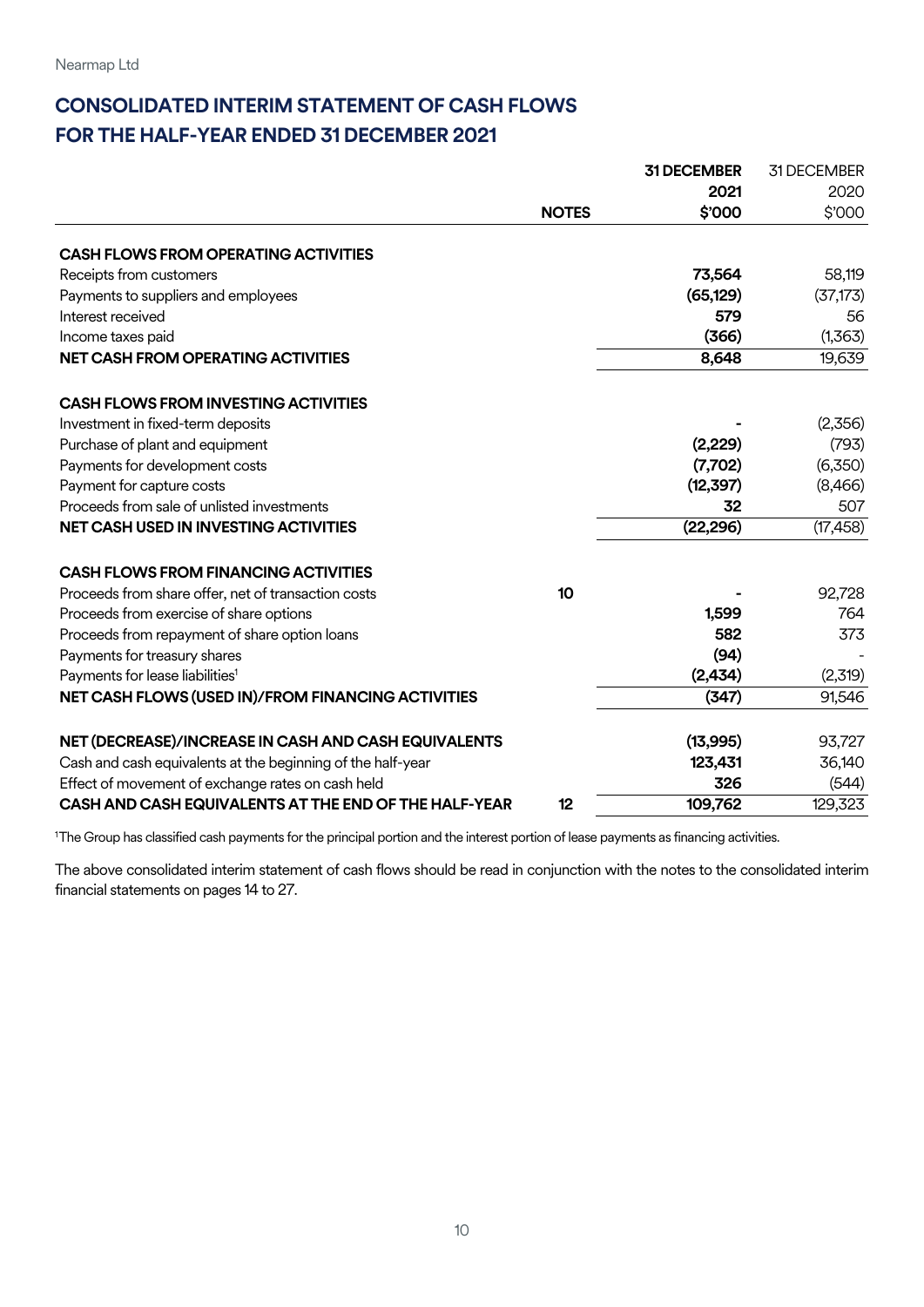## **CONSOLIDATED INTERIM STATEMENT OF CHANGES IN EQUITY FOR THE HALF-YEAR ENDED 31 DECEMBER 2021**

|                                                              |              | <b>CONTRIBUTED</b> | <b>ACCUMULATED</b> | <b>PROFITS</b> | <b>SHARE-BASED</b>     | <b>OTHER</b>    | <b>TOTAL</b>  |
|--------------------------------------------------------------|--------------|--------------------|--------------------|----------------|------------------------|-----------------|---------------|
|                                                              |              | <b>EQUITY</b>      | <b>LOSSES</b>      | <b>RESERVE</b> | <b>PAYMENT RESERVE</b> | <b>RESERVES</b> | <b>EQUITY</b> |
|                                                              | <b>NOTES</b> | \$000              | \$'000             | \$'000         | \$'000                 | \$000           | \$'000        |
| <b>AT1JULY 2021</b>                                          |              | 224,192            | (114, 722)         | 7,078          | 26,825                 | (719)           | 142,654       |
| Loss for the half-year                                       |              |                    | (11, 934)          |                |                        | $\blacksquare$  | (11, 934)     |
| Other comprehensive income:                                  |              |                    |                    |                |                        |                 |               |
| Fair value gain on cash flow hedges (net of tax)             |              |                    |                    |                |                        | 13              | 13            |
| Transfer of hedging gains to the consolidated                |              |                    |                    |                |                        | (20)            | (20)          |
| statement of profit or loss (net of tax)                     |              |                    |                    |                |                        |                 |               |
| Exchange differences on translation of foreign<br>operations |              |                    |                    |                | $\blacksquare$         | 304             | 304           |
| <b>TOTAL COMPREHSENSIVE LOSS FOR THE</b><br><b>HALF-YEAR</b> |              |                    | (11, 934)          |                |                        | 297             | (11, 637)     |
| Transactions with owners of the Company:                     |              |                    |                    |                |                        |                 |               |
| Share options exercised                                      | 10           | 1,599              |                    |                |                        |                 | 1,599         |
| Repayment of share option loans                              | 10           | 582                |                    |                |                        |                 | 582           |
| Share-based payment expense                                  | 4            |                    |                    |                | 2,981                  |                 | 2,981         |
| Treasury shares acquired                                     | 10           | (94)               |                    |                |                        |                 | (94)          |
| AT 31 DECEMBER 2021                                          |              | 226,279            | (126, 656)         | 7,078          | 29,806                 | (422)           | 136,085       |

<span id="page-10-0"></span>The above consolidated interim statement of changes in equity should be read in conjunction with the notes to the consolidated interim financial statements on pages 14 to 27.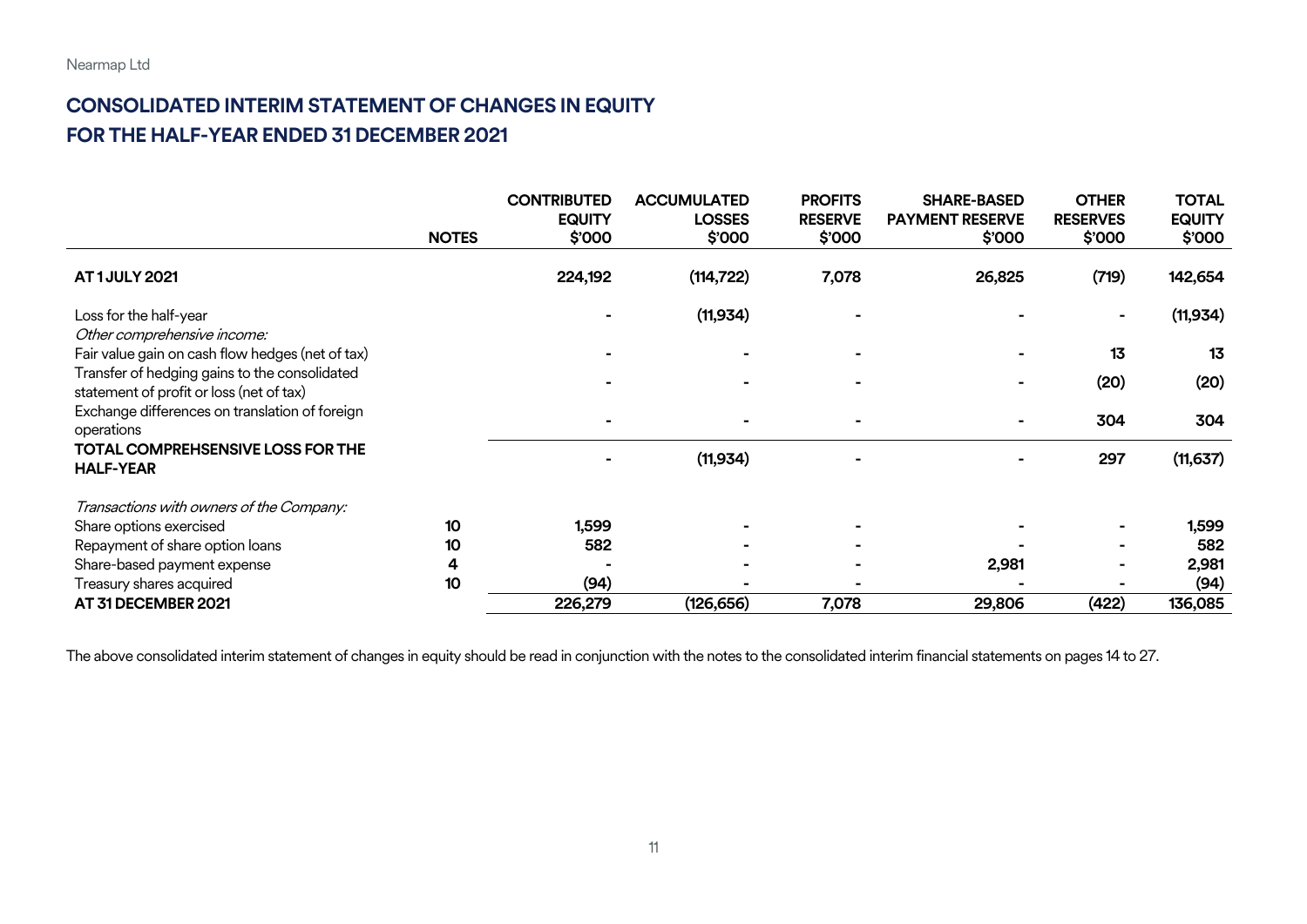## **CONSOLIDATED INTERIM STATEMENT OF CHANGES IN EQUITY FOR THE HALF-YEAR ENDED 31 DECEMBER 2020**

|                                                                                             |              | <b>CONTRIBUTED</b>      | <b>ACCUMULATED</b>      | <b>PROFITS</b>          | <b>SHARE-BASED</b>               | <b>OTHER</b>              | <b>TOTAL</b>            |
|---------------------------------------------------------------------------------------------|--------------|-------------------------|-------------------------|-------------------------|----------------------------------|---------------------------|-------------------------|
|                                                                                             | <b>NOTES</b> | <b>EQUITY</b><br>\$'000 | <b>LOSSES</b><br>\$'000 | <b>RESERVE</b><br>\$000 | <b>PAYMENT RESERVE</b><br>\$'000 | <b>RESERVES</b><br>\$'000 | <b>EQUITY</b><br>\$'000 |
| <b>AT1JULY 2020</b>                                                                         |              | 126,577                 | (95, 962)               | 7,078                   | 20,051                           | (996)                     | 56,748                  |
| Loss for the half-year<br>Other comprehensive income:                                       |              |                         | (9,386)                 |                         |                                  |                           | (9,386)                 |
| Fair value loss on cash flow hedges (net of tax)                                            |              |                         |                         |                         |                                  | (256)                     | (256)                   |
| Transfer of hedging losses to the consolidated<br>statements of profit or loss (net of tax) |              |                         |                         |                         |                                  | 670                       | 670                     |
| Exchange differences on translation of foreign<br>operations                                |              |                         |                         |                         |                                  | (621)                     | (621)                   |
| <b>TOTAL COMPREHENSIVE LOSS FOR THE HALF-</b><br><b>YEAR</b>                                |              |                         | (9,386)                 |                         |                                  | (207)                     | (9,593)                 |
| Transactions with owners of the Company:                                                    |              |                         |                         |                         |                                  |                           |                         |
| Share issue                                                                                 | 10           | 93,475                  |                         |                         |                                  |                           | 93,475                  |
| Share options exercised                                                                     | 10           | 764                     |                         |                         |                                  |                           | 764                     |
| Repayment of share option loans                                                             | 10           | 373                     |                         |                         |                                  |                           | 373                     |
| Share-based payment expense                                                                 | 4            |                         |                         |                         | 5,007                            |                           | 5,007                   |
| Treasury shares transferred to employees                                                    | 10           | 154                     | 60                      |                         | (214)                            |                           |                         |
| AT 31 DECEMBER 2020                                                                         |              | 221,343                 | (105, 288)              | 7,078                   | 24,844                           | (1,203)                   | 146,774                 |

<span id="page-11-0"></span>The above consolidated interim statement of changes in equity should be read in conjunction with the notes to the consolidated interim financial statements on pages 14 to 27.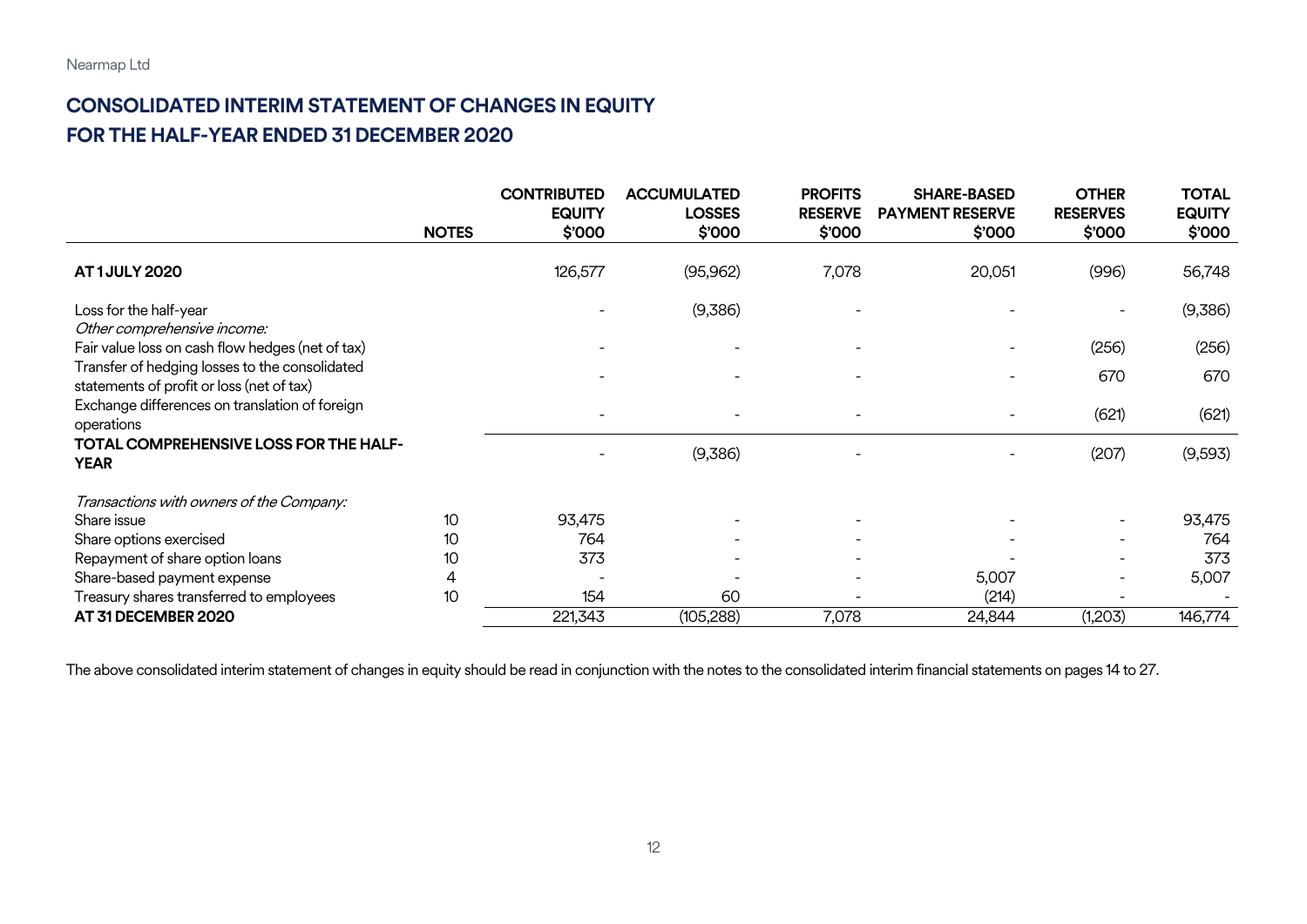#### <span id="page-12-0"></span>**A. BASIS OF PREPARATION**

- 1. Reporting entity
- 2. Basis of Accounting

#### **B. KEY FINANCIAL RESULTS**

- 3. Segment results, revenue, and other income
- 4. Share-based payment plans
- 5. Other operational expenses
- 6. Net finance costs
- 7. Income tax

#### **C. INVESTING ACTIVITIES**

- 8. Property, plant, and equipment
- 9. Intangibles

#### **D. CAPITAL STRUCTURE AND FINANCIAL INSTRUMENTS**

- 10. Contributed equity
- 11. Leases
- 12. Financial instruments
- 13. Dividends paid on ordinary shares

#### **E. OTHER**

- 14. Related party transactions
- 15. Contingent liabilities
- 16. Subsequent events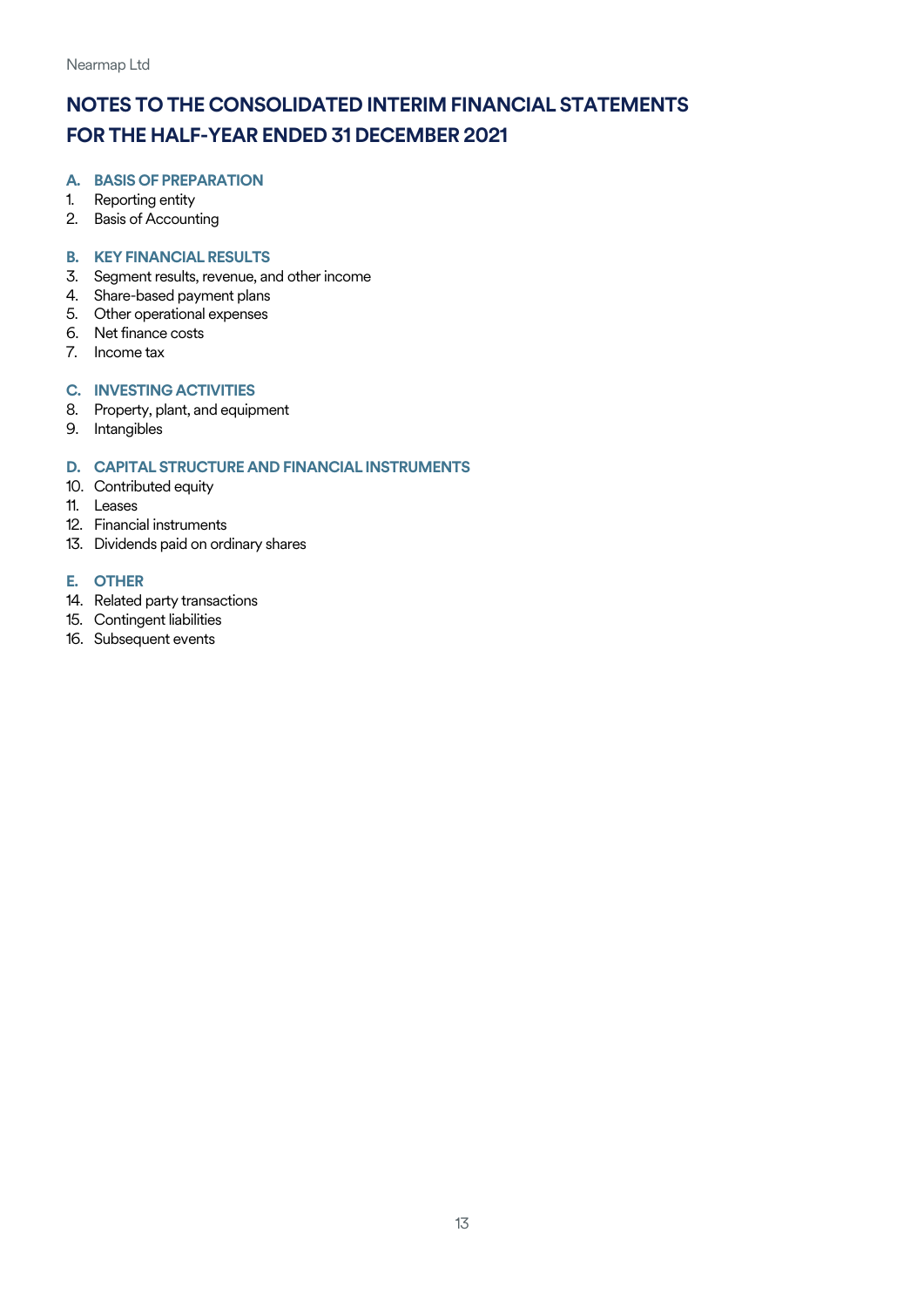## <span id="page-13-0"></span>**A. BASIS OF PREPARATION**

### <span id="page-13-1"></span>**1. REPORTING ENTITY**

Nearmap Ltd (the "Company") is a for-profit company domiciled in Australia. These consolidated interim financial statements for the half-year ended 31 December 2021 comprise the Company and its subsidiaries (together referred to as the "Group"). The Company's registered office is at Level 4, Tower One, International Towers 100 Barangaroo Avenue, Barangaroo NSW 2000.

The principal activity of the Group during the course of the financial year was the provision of cloud-based geospatial information services and location intelligence content. The Group conducts aerial surveys capturing wide-scale urban areas in Australia, New Zealand and North America, providing location intelligence insights to a diverse range of businesses and government organisations via subscription through its 100% owned subsidiaries, Nearmap Australia Pty Ltd and Nearmap US Inc.

These consolidated interim financial statements were authorised for issue by the Board of Directors on Tuesday, 15 February 2022.

#### **Going concern basis of accounting**

The Group has recognised a net loss after tax of \$11,934 thousand for the half-year ended 31 December 2021. However, as at that date, the Group has no external debt, \$109,762 thousand of cash and cash equivalent, current assets exceed current liabilities by \$63,255 thousand and reported net operating cash inflows of \$8,648 thousand.

The Group's current liabilities include unearned revenue of \$68,389 thousand. Unearned revenue includes income received in advance which has been deferred in the consolidated interim statement of financial position until the service is performed. These liabilities are expected to be settled without a corresponding cash outflow. The consolidated interim financial statements have been prepared on a going concern basis, which assumes the Group will continue its operations and be able to meet its obligations as and when they become due and payable. This assumption is based on the Group's ability to meet its future cash flow requirements based on the Group's cash flow forecast and existing cash reserves held as at 31 December 2021.

#### <span id="page-13-2"></span>**2. BASIS OF ACCOUNTING**

#### **Statement of compliance**

These consolidated interim financial statements for the half-year reporting period ended 31 December 2021 have been prepared in accordance with Australian Accounting Standard AASB 134 Interim Financial Reporting and the Corporations Act 2001. The consolidated interim financial statements of the Group also comply with International Accounting Standards IAS 34 Interim Financial Reporting.

Selected explanatory notes are included to explain events and transactions that are significant to an understanding of the changes in financial position and performance of the Group since the last consolidated annual financial statements for the year ended 30 June 2021. These consolidated interim financial statements do not include all the notes of the type normally included in an annual financial report. Accordingly, these consolidated interim financial statements are to be read in conjunction with the consolidated annual financial statements for the year ended 30 June 2021 and any public announcements made by the Company during the interim reporting period in accordance with the continuous disclosure requirements of the Corporations Act 2001 and ASX Listing Rules. A copy of the consolidated annual financial statements for the year ended 30 June 2021 and public announcements is available at www.nearmap.com.

#### **Presentation currency and rounding of amounts**

The consolidated interim financial statements are presented in Australian dollars. The Company is of a kind referred to in ASIC Corporations (Rounding in Financial/Directors' Reports) Instrument 2016/191 and in accordance with that instrument, amounts in the consolidated interim financial statements and Directors' Report have been rounded off to the nearest thousand dollars, unless otherwise stated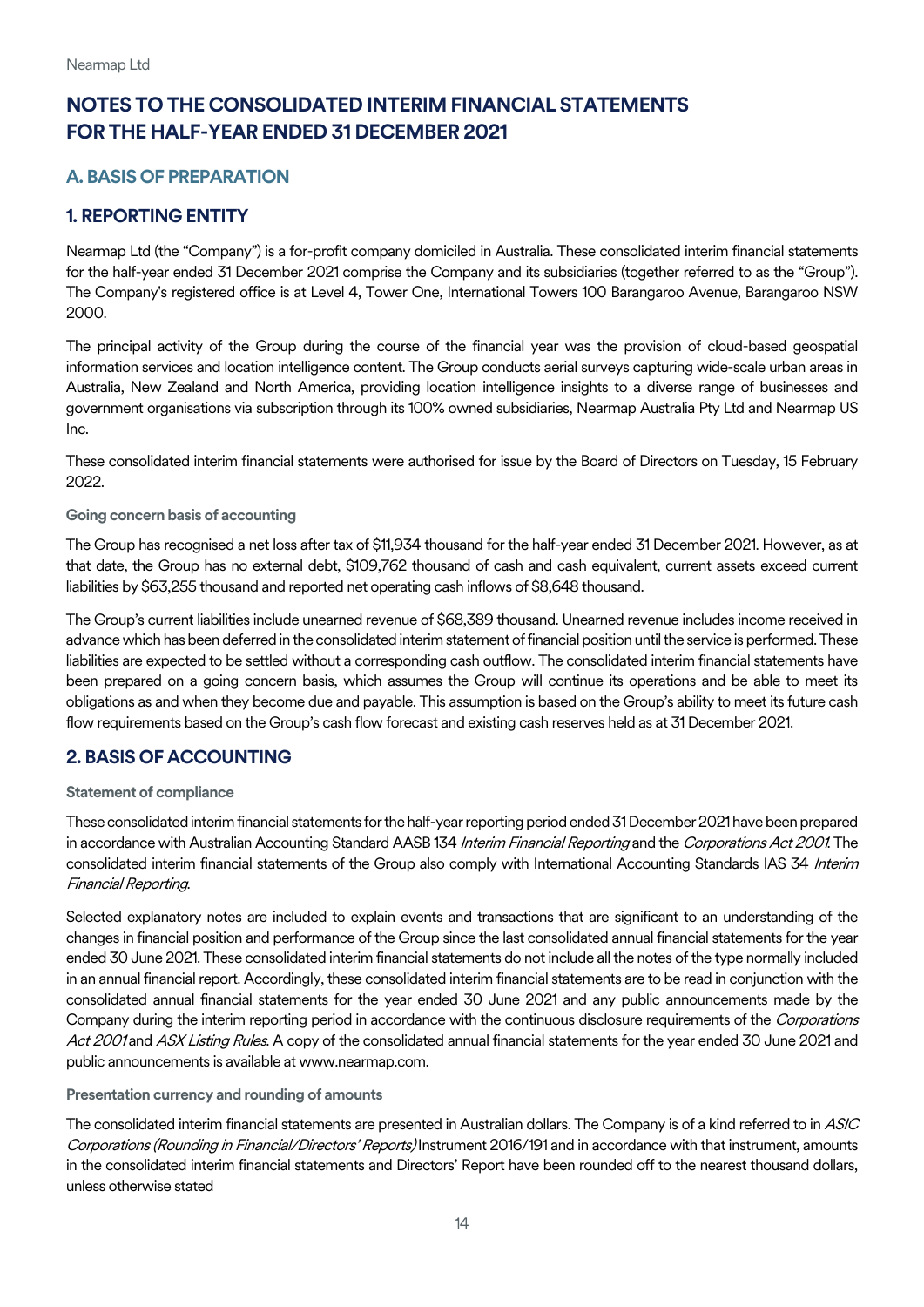## **A. BASIS OF PREPARATION (CONT.)**

## **2. BASIS OF ACCOUNTING (CONT.)**

#### **Judgements and estimates**

In preparing these consolidated interim financial statements, management makes judgements, estimates and assumptions that affect the application of accounting policies and the reported amounts of assets, liabilities, income and expenses. Actual results may differ from these estimates. The significant judgements made by management in applying the Group's accounting policies and the key sources of estimation uncertainty were the same as those that applied to the consolidated financial statements for the year ended 30 June 2021.

#### **Significant accounting policies**

The accounting policies applied by the Group in these consolidated interim financial statements are the same as those applied in the consolidated annual financial statements for the year ended 30 June 2021. A number of amendments to standards are effective from 1 July 2021 but they do not have a material effect on the Group's consolidated interim financial statements, or they have been early adopted in preparing the 30 June 2021 consolidated financial statements.

A number of new standards and amendments to standards are effective for annual reporting periods beginning after 1 July 2021 and earlier application is permitted. The Group has not early adopted any of the forthcoming new or amended standards in preparing these consolidated interim financial statements, and these new or amended standards are not expected to have a material effect on the Group's consolidated financial statements.

#### <span id="page-14-0"></span>**B.KEY FINANCIAL RESULTS**

## <span id="page-14-1"></span>**3. SEGMENT RESULTS, REVENUE AND OTHER INCOME**

This note provides results by operating segment for the half-year ended 31 December 2021. Operating segments are reported in a manner that is consistent with the internal reporting provided to the Chief Operating Decision Maker (CODM). The CODM has been identified as the Nearmap Executive Team and the Board of Directors which ultimately makes strategic decisions. This note also provides additional information on revenue, including types of revenue, primary geographical market of customers, and the industry in which the Group's customers operate.

#### **Segment reporting**

The CODM assess the Group's performance based on geographical areas of operation. Accordingly, the Group has identified two reportable segments, which are presented below:

| <b>SEGMENT</b>                | <b>INFORMATION</b>                                                               |
|-------------------------------|----------------------------------------------------------------------------------|
| Australia & New Zealand (ANZ) | Responsible for all sales and marketing efforts in Australia and New Zealand.    |
| North America (NA)            | Responsible for all sales and marketing efforts in the United States and Canada. |

The CODM review the financial performance of each segment net of cost of revenue and sales & marketing costs. Cost of revenue includes all costs directly attributable to the ongoing delivery of the subscription product, including amortisation of capture costs. Sales and marketing costs include direct in-country costs. Centrally managed costs which comprise the product and technology department costs and corporate department costs are not allocated to specific segments and remain unallocated in determining the segment contribution presented to the CODM. The Group amended its segment reporting during the half-year ended 31 December 2021 and the comparative period has been updated accordingly.

The assets and liabilities of the Group are reported and reviewed by the CODM in total and are not allocated by operating segment. Operating segment assets and liabilities are therefore not disclosed.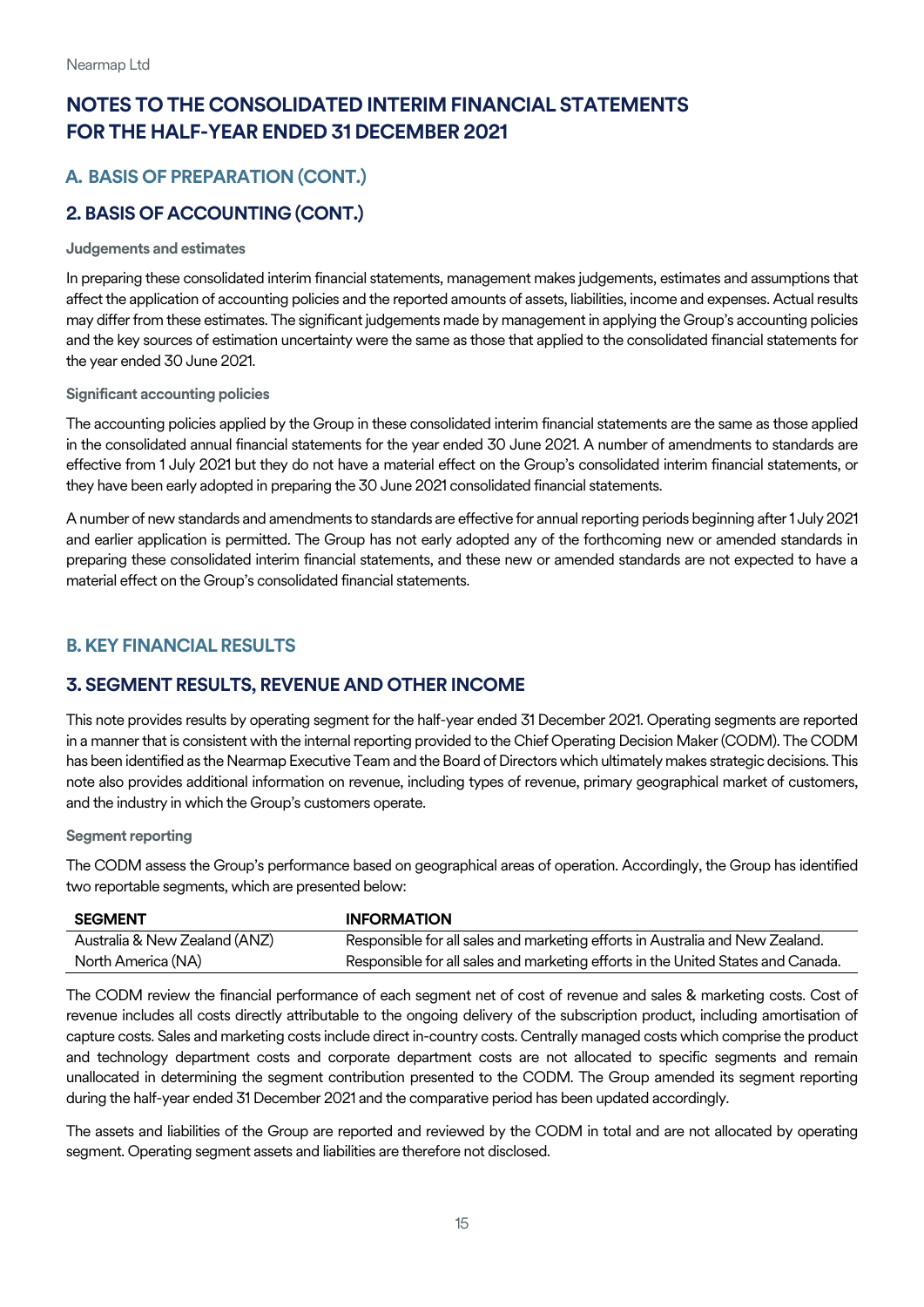## **NOTES TO THE CONSOLIDATED INTERIM FINANCIAL STATEMENTS FOR THE HALF-YEAR ENDED 31 DECEMBER 2021**

### **B.KEY FINANCIAL RESULTS (CONT.)**

#### **3. SEGMENT RESULTS, REVENUE AND OTHER INCOME (CONT.)**

**Segment reporting (cont.)**

| <b>HALF-YEAR ENDED</b>                                          | <b>ANZ</b> | <b>NA</b> | <b>TOTAL</b> |
|-----------------------------------------------------------------|------------|-----------|--------------|
| 31 DECEMBER 2021                                                | \$'000     | \$'000    | \$'000       |
|                                                                 |            |           |              |
| Revenue                                                         | 34,880     | 32,670    | 67,550       |
| <b>TOTAL REVENUE</b>                                            | 34,880     | 32,670    | 67,550       |
| Capture cost amortisation                                       | (2,014)    | (9,021)   | (11, 035)    |
| Storage, administration & other                                 | (706)      | (4,628)   | (5,334)      |
| <b>TOTAL COST OF REVENUE</b>                                    | (2,720)    | (13, 649) | (16, 369)    |
| <b>GROSS PROFIT</b>                                             | 32,160     | 19,021    | 51,181       |
| <b>GROSS MARGIN %</b>                                           | 92%        | 58%       | 76%          |
| Direct sales & marketing                                        | (4,340)    | (9,082)   | (13, 422)    |
| Indirect sales & marketing                                      | (3,810)    | (2,358)   | (6, 168)     |
| Contract acquisition costs amortisation <sup>1</sup>            | (355)      | (1, 142)  | (1, 497)     |
| <b>TOTAL SALES &amp; MARKETING COSTS</b>                        | (8,505)    | (12, 582) | (21,087)     |
| <b>SEGMENT CONTRIBUTION</b>                                     | 23,655     | 6,439     | 30,094       |
| <b>CONTRIBUTION MARGIN PERCENTAGE %</b>                         | 68%        | 20%       | 45%          |
| Reconciliation from segment contribution to net loss before tax |            |           |              |
| <b>SEGMENT CONTRIBUTION</b>                                     |            |           | 30,094       |
| General & administration <sup>2</sup>                           |            |           | (31, 968)    |
| Unallocated depreciation and amortisation                       |            |           | (11,505)     |

Other income **268**  Net finance costs **(101) LOSS BEFORE TAX (13,212)**

<sup>1</sup>The Group amended its sales incentive program during the year ended 30 June 2021. As a result, effective 1 January 2021, the Group capitalises incremental costs of obtaining customer contracts unless the amortisation period of the asset that would have otherwise been recognised is one year or less. Capitalised contract acquisition costs are amortised over a period of 3 years.

<sup>2</sup> General & administration costs include \$3,648 thousand relating to the legal costs the Group has incurred to defend itself against the patent infringement claim filed against Nearmap US, Inc. in the US District Court (Utah).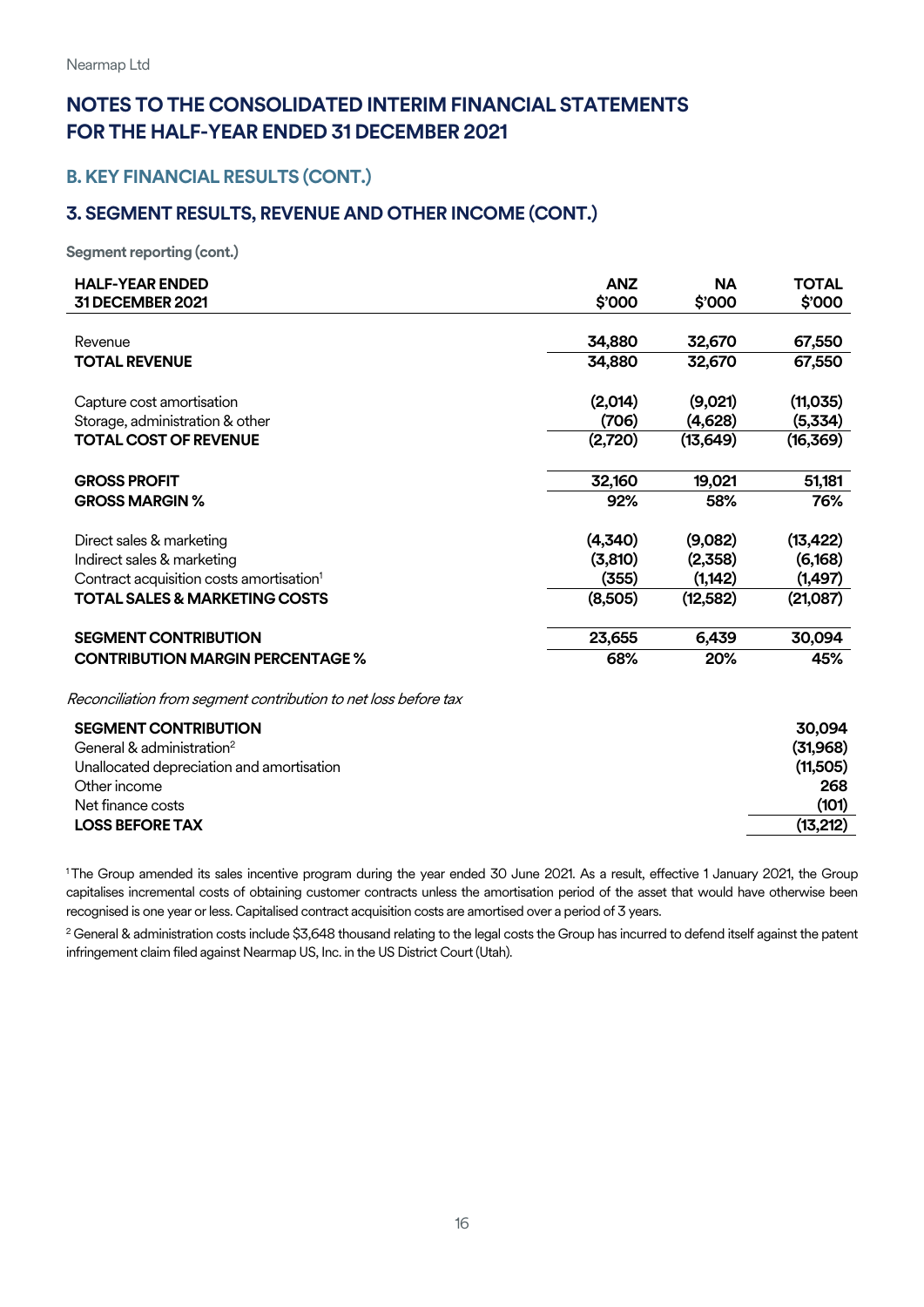## **B.KEY FINANCIAL RESULTS (CONT.)**

## **3. SEGMENT RESULTS, REVENUE AND OTHER INCOME (CONT.)**

**Segment reporting (cont.)**

| <b>HALF-YEAR ENDED</b>                                          | <b>ANZ</b> | <b>NA</b> | <b>TOTAL</b> |
|-----------------------------------------------------------------|------------|-----------|--------------|
| 31 DECEMBER 2020                                                | \$'000     | \$'000    | \$'000       |
|                                                                 |            |           |              |
| Revenue                                                         | 33,004     | 21,714    | 54,718       |
| <b>TOTAL REVENUE</b>                                            | 33,004     | 21,714    | 54,718       |
|                                                                 |            |           |              |
| Capture cost amortisation                                       | (2,376)    | (10,079)  | (12, 455)    |
| Storage, administration & other                                 | (598)      | (3,655)   | (4,253)      |
| <b>TOTAL COST OF REVENUE</b>                                    | (2,974)    | (13,734)  | (16,708)     |
|                                                                 |            |           |              |
| <b>GROSS PROFIT</b>                                             | 30,030     | 7,980     | 38,010       |
| <b>GROSS MARGIN %</b>                                           | 91%        | 37%       | 69%          |
|                                                                 |            |           |              |
| Direct sales & marketing                                        | (4,049)    | (7,895)   | (11, 944)    |
| Indirect sales & marketing                                      | (4,345)    | (4,716)   | (9,061)      |
| <b>TOTAL SALES &amp; MARKETING COSTS</b>                        | (8,394)    | (12,611)  | (21,005)     |
|                                                                 |            |           |              |
| <b>SEGMENT CONTRIBUTION</b>                                     | 21,636     | (4,631)   | 17,005       |
| <b>CONTRIBUTION MARGIN PERCENTAGE %</b>                         | 66%        | (21%)     | 31%          |
|                                                                 |            |           |              |
| Reconciliation from segment contribution to net loss before tax |            |           |              |
| <b>SEGMENT CONTRIBUTION</b>                                     |            |           | 17,005       |
|                                                                 |            |           |              |

General & administration (16,430)<br>Unallocated depreciation and amortisation (19,500) Unallocated depreciation and amortisation Other income 694 Net finance costs (1,574) **LOSS BEFORE TAX** (10,805)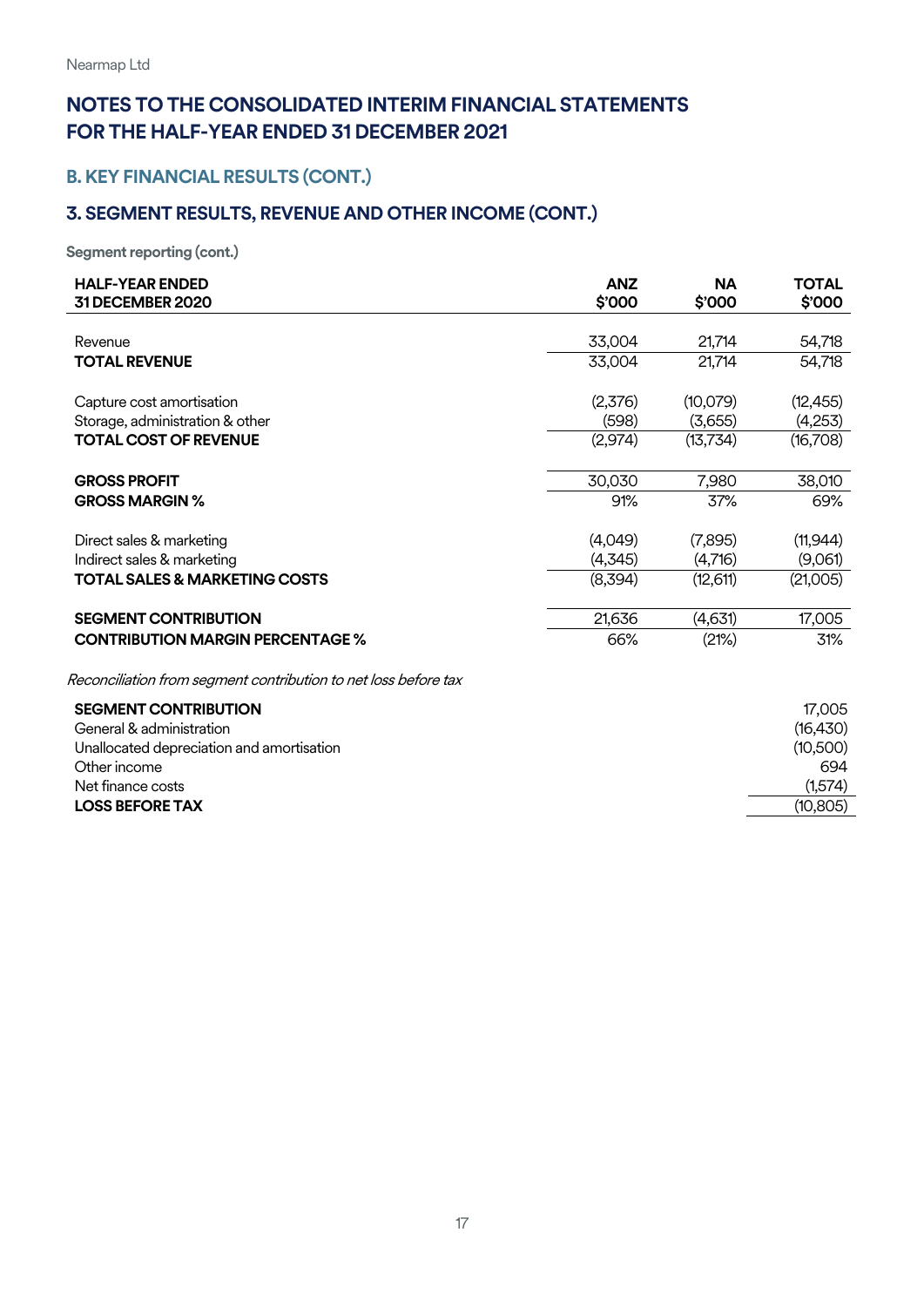## **B.KEY FINANCIAL RESULTS (CONT.)**

## **3. SEGMENT RESULTS, REVENUE AND OTHER INCOME (CONT.)**

#### **Revenue and other income**

The Group's operations, revenue streams, and recognition policies are those described in the last consolidated annual financial statements. In the following table, revenue is disaggregated by type, primary geographical market, and customer industry.

|                                           | <b>31 DECEMBER</b> | 31 DECEMBER |
|-------------------------------------------|--------------------|-------------|
|                                           | 2021               | 2020        |
|                                           | \$'000             | \$'000      |
| Types of revenue and other income         |                    |             |
| Subscription revenue                      | 66,502             | 54,373      |
| Royalty income                            | 1,048              | 345         |
| <b>TOTAL REVENUE</b>                      | 67,550             | 54,718      |
| Interest income                           | 236                | 187         |
| Gain on sale of unlisted investments      | 32                 | 507         |
| <b>TOTAL OTHER INCOME</b>                 | 268                | 694         |
| <b>TOTAL REVENUE AND OTHER INCOME</b>     | 67,818             | 55,412      |
| Primary geographical markets <sup>1</sup> |                    |             |
| Australia & New Zealand                   | 34,880             | 33,004      |
| North America                             | 32,670             | 21,714      |
| Unallocated                               | 268                | 694         |
| <b>TOTAL REVENUE AND OTHER INCOME</b>     | 67,818             | 55,412      |
| Subscription revenue by industry          |                    |             |
| Architecture, Construction & Engineering  | 14,317             | 12,960      |
| Commercial/Other <sup>2</sup>             | 14,082             | 12,672      |
| Government                                | 12,654             | 9,797       |
| <b>Utilities</b>                          | 4,221              | 5,600       |
| Insurance & Property                      | 12,517             | 5,898       |
| Solar                                     | 5,698              | 4,351       |
| Roofing <sup>2</sup>                      | 3,013              | 3,095       |
| <b>TOTAL SUBSCRIPTION REVENUE</b>         | 66,502             | 54,373      |

<sup>1</sup> The Group's revenue by geography is based on customer billing address.

<sup>2</sup> The Group amended the industry classification of one of its customers from roofing to commercial in the current reporting period. The comparative figures have been adjusted accordingly by reclassifying \$374 thousand from roofing to commercial.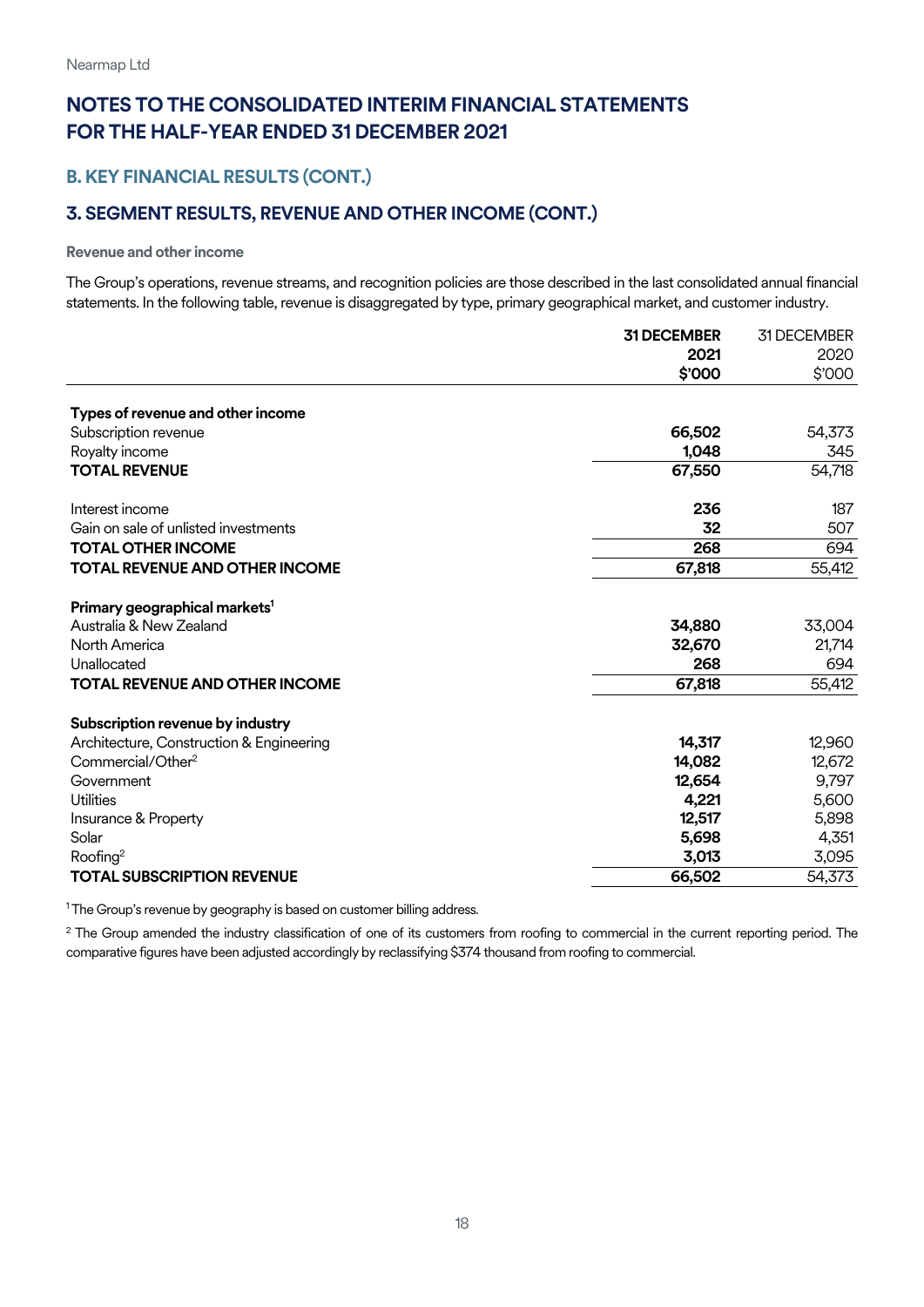## **B.KEY FINANCIAL RESULTS (CONT.)**

#### <span id="page-18-0"></span>**4. SHARE-BASED PAYMENT PLANS**

At 31 December 2021, the Group had the following share-based payment arrangements.

#### Employee Share Option Plan

An Employee Share Option Plan (ESOP) has been established whereby Directors and certain employees of the Group may be issued with options over the ordinary shares of the Company. The options, which are usually issued for nil consideration at an exercise price calculated with reference to prevailing market prices as at the date of grant, are issued in accordance with terms established by the Directors of the Company. The options cannot be transferred without the approval of the Company's Board and are not quoted on the ASX.

The grants are issued with a life of 4 or 5 years with either:

- (i) total Shareholder Return (TSR) growth performance vesting conditions, exercisable after three years (annual grant);
- (ii) alternative TSR growth performance or Annualised Contract Value (ACV) growth performance vesting conditions, exercisable in three equal tranches (retention grant); or
- (iii) without any performance vesting conditions, exercisable on various dates, usually vesting in two or three equal annual tranches (new hire grant).

All options are settled by issuing ordinary shares. The Nearmap ESOP also includes an Employee Loan Scheme that permits the Company to grant financial assistance to employees by way of limited recourse loans (LRLs)to enable them to exercise options and acquire shares. The employee does not have a beneficial interest in the shares until the loan is repaid with any such shares being held in escrow until that time. The Group recorded a net expense of \$1,202 thousand in the half-year ended 31 December 2021(31 December 2020: \$1,209 thousand) in relation to the ESOP. In addition, \$6 thousand has been capitalised in the cost of intangible assets and property, plant and equipment (31 December 2020: \$18 thousand).

#### Employee Matching Share Rights Plan

Employees have the opportunity to purchase shares in Nearmap using up to 5% of their annual base salary. For every three acquired shares, the employee will be awarded a right to receive one additional share in Nearmap under the conditions outlined in the Employee Matching Share Rights Plan. The additional shares are purchased on the market by the Group throughout the contribution period, and subsequently reissued to employees at the end of the vesting period if all vesting conditions are met. The Company does not issue new shares under the Employee Matching Share Rights Plan. The Employee Matching Share Rights Plan was paused at the beginning of the COVID-19 pandemic, and only recommenced in October 2021. As such, the Group has not recorded any expense in the half-year ended 31 December 2021 in relation to the Employee Matching Share Rights Plan (31 December 2020: \$142 thousand). No cost relating to the Employee Matching Share Rights plan has been capitalised in the cost of intangible assets and property, plant and equipment (31 December 2020: \$72 thousand).

#### Long Term Incentive Plan

Pursuant to the employee Long Term Incentive Plan (LTIP), certain key senior employees are granted either options issued with a life of 4 years or Restricted Stock Units (RSUs), representing between 10% and 30% of the employee's base remuneration. The rights vest in 9 tranches over three years from the date of the initial grant, subject to ongoing employment. All vested rights under the LTIP are settled by issuing ordinary shares. Additionally, during the year ended 30 June 2020 a one-off grant was made to all non-key management personnel employees to compensate for the 20% salary reduction implemented as a result of COVID-19 during the period of 1 May 2020 until 31 October 2020 (salary compensation grant). The Group recorded a net expense of \$1,384 thousand in the half-year ended 31 December 2021 in relation to the LTIP (31 December 2020: \$2,690 thousand), of which nil relates to the salary compensation grant (31 December 2020: \$2,226 thousand). In addition, \$389 thousand has been capitalised in the cost of intangible assets and property, plant and equipment (31 December 2020: \$876 thousand).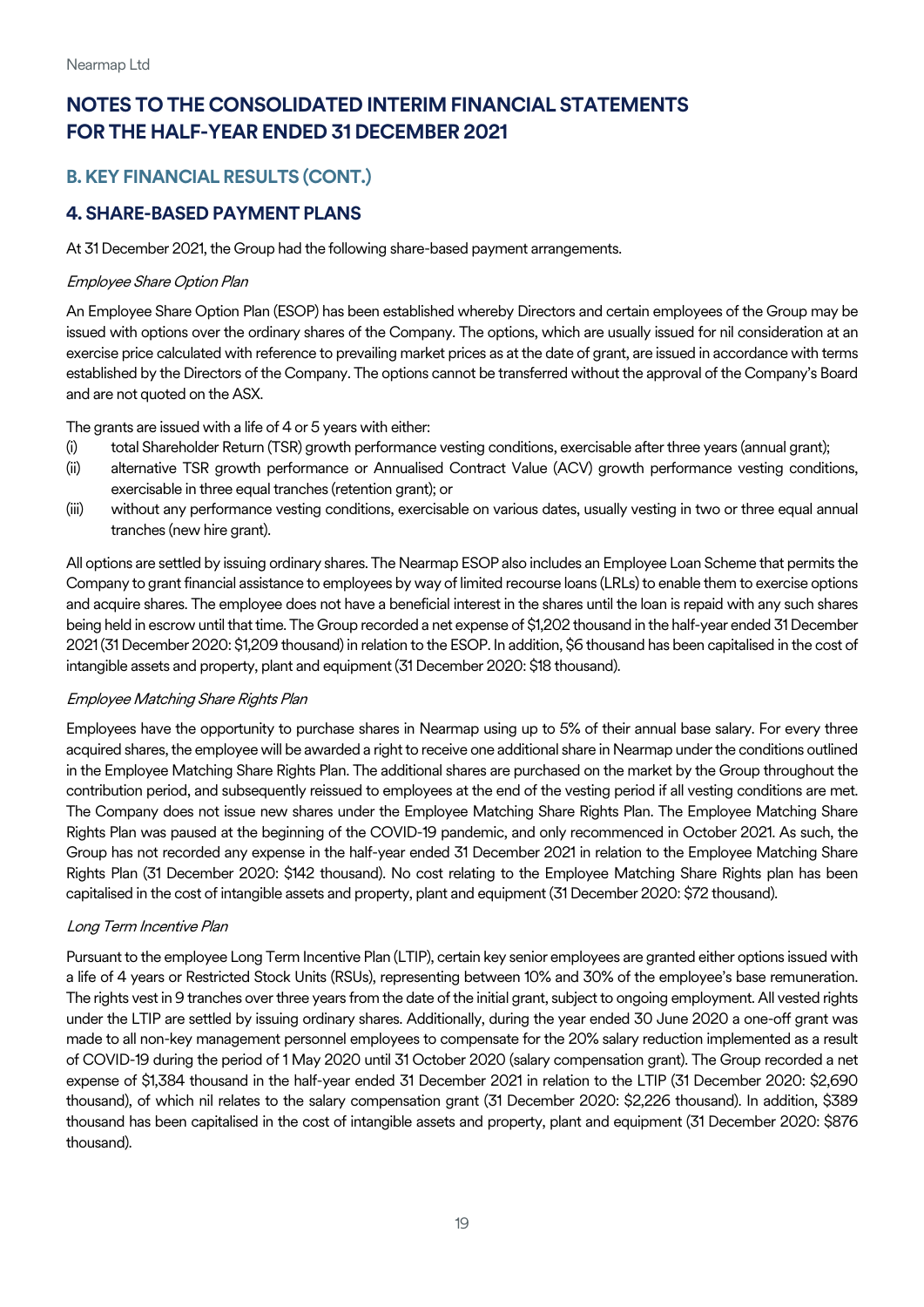### **B.KEY FINANCIAL RESULTS (CONT.)**

## **4. SHARE-BASED PAYMENT PLANS (CONT.)**

|                                                                  | <b>6 MONTHS</b>    | <b>WEIGHTED</b> |                           | <b>WEIGHTED</b> |
|------------------------------------------------------------------|--------------------|-----------------|---------------------------|-----------------|
|                                                                  | <b>ENDED</b>       |                 | <b>AVERAGE YEAR ENDED</b> | <b>AVERAGE</b>  |
| <b>MOVEMENT IN SHARE OPTIONS</b>                                 | <b>31 DECEMBER</b> | <b>EXERCISE</b> | 30 JUNE                   | <b>EXERCISE</b> |
| <b>AND LOANS</b>                                                 | 2021               | <b>PRICE</b>    | 2021                      | <b>PRICE</b>    |
|                                                                  |                    |                 |                           |                 |
| Number of options outstanding at the beginning of the period     | 13,472,277         | \$2.00          | 16,979,545                | \$1.53          |
| Options lapsed/forfeited                                         | (3,660,929)        | \$1.77          | (2,358,398)               | \$2.04          |
| Options exercised - loans granted                                | (773, 196)         | \$0.80          |                           |                 |
| Options exercised - cash payment                                 | (1,480,732)        | \$1.08          | (4,786,760)               | \$0.61          |
| Options granted                                                  | 6,098,576          | \$1.96          | 3,637,890                 | \$2.42          |
| <b>NUMBER OF OPTIONS OUTSTANDING AT</b><br>THE END OF THE PERIOD | 13,655,996         | \$2.21          | 13,472,277                | \$2.00          |
| <b>OPTIONS VESTED &amp; EXERCISABLE</b>                          | 1,588,515          | \$2.21          | 3,068,632                 | \$1.34          |

As at 31 December 2021, there were 13,655,996 options outstanding (30 June 2021: 13,472,277) at exercise prices ranging from \$1.12 to \$2.97 (30 June 2021: \$0.71to \$2.97) and a weighted average remaining contractual life of 3.18 years (30 June 2021: 2.08 years).

The fair values of the options granted under the LTIP and ESOP were determined using the Black-Scholes model, or the Monte Carlo model for TSR vesting performance grants. The following table presents the weighted average assumptions used to determine the fair values of options granted:

|                                             |             | <b>ANNUAL ESOP GRANT -</b> | <b>RETENTION &amp; NEW HIRE GRANT -</b> |                      |
|---------------------------------------------|-------------|----------------------------|-----------------------------------------|----------------------|
|                                             |             | <b>MONTE CARLO</b>         |                                         | <b>BLACK-SCHOLES</b> |
|                                             | 31 DECEMBER | 31 DECEMBER                | <b>31 DECEMBER</b>                      | 31 DECEMBER          |
| <b>ESOP</b>                                 | 2021        | 2020                       | 2021                                    | 2020                 |
|                                             |             |                            |                                         |                      |
| Dividend yield (%)                          |             |                            | ۰                                       | N/A                  |
| Risk-free interest rate (%)                 | 1.09        | 0.19                       | 1.17                                    | N/A                  |
| Expected life (years)                       | 3.00        | 3.00                       | 3.50                                    | N/A                  |
| Expected volatility for the share price (%) | 66.35       | 65.25                      | 65.18                                   | N/A                  |
| <b>WEIGHTED-AVERAGE FAIR VALUES (\$)</b>    | 0.87        | 0.92                       | 0.78                                    | N/A                  |

|                                                                      | <b>LTIP OPTION GRANT - BLACK-</b><br><b>SCHOLES</b> |                     |  |  |
|----------------------------------------------------------------------|-----------------------------------------------------|---------------------|--|--|
| <b>LTIP</b>                                                          | <b>31 DECEMBER</b><br>2021                          | 31 DECEMBER<br>2020 |  |  |
| Dividend yield (%)<br>Risk-free interest rate (%)                    | N/A<br>N/A                                          | 0.34                |  |  |
| Expected life (years)<br>Expected volatility for the share price (%) | N/A<br>N/A                                          | 2.85<br>64.32       |  |  |
| <b>WEIGHTED-AVERAGE FAIR VALUES (\$)</b>                             | N/A                                                 | 0.96                |  |  |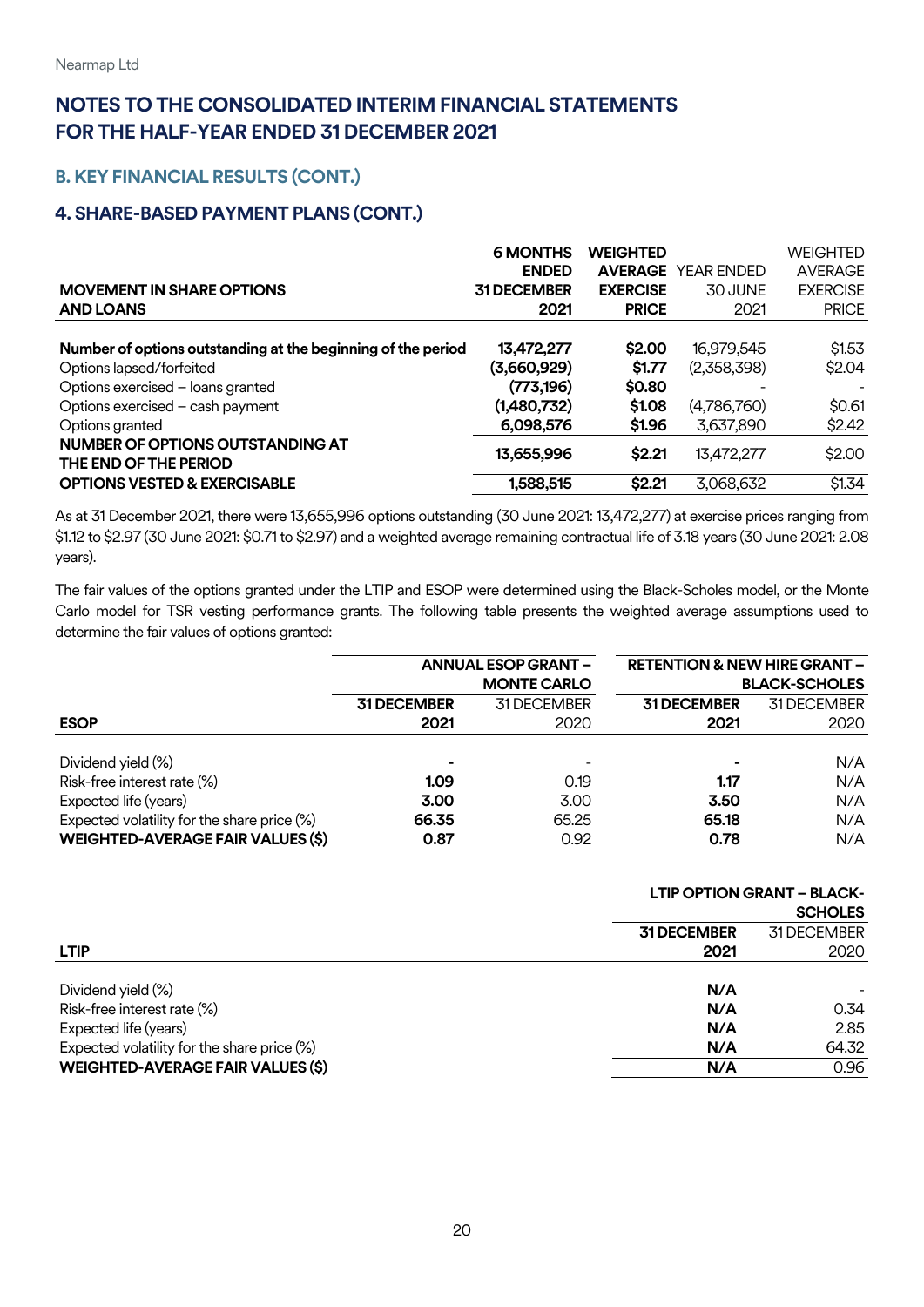## **B. KEY FINANCIAL RESULTS (CONT.)**

## **4. SHARE-BASED PAYMENT PLANS (CONT.)**

The expected volatility is based on the historical volatility of the Company's share price. The risk-free interest rate used is equal to the yield on Australian Government Bonds at the date of grant with a term equal to the expected life of options.

The grant of LRLs for the settlement of share options is considered as a modification to the valuation of the options. Any increase in the fair value of the modified option is recognised and expensed in the consolidated statement of profit or loss upon granting the LRL. During the half-year ended 31 December 2021, the issue of LRLs resulted in an incremental expense of \$127 thousand relating to KMPs and \$12 thousand for other employees (31 December 2020: nil).

|                                                    | <b>6 MONTHS</b>    |                   | <b>YEAR</b>  |                   |
|----------------------------------------------------|--------------------|-------------------|--------------|-------------------|
|                                                    | <b>ENDED</b>       | <b>WEIGHTED</b>   | <b>ENDED</b> | <b>WEIGHTED</b>   |
|                                                    | <b>31 DECEMBER</b> | <b>AVERAGE</b>    | 30 JUNE      | <b>AVERAGE</b>    |
| <b>MOVEMENT IN RSUS</b>                            | 2021               | <b>FAIR VALUE</b> | 2021         | <b>FAIR VALUE</b> |
|                                                    |                    |                   |              |                   |
| Number of RSUs outstanding at the beginning of the | 1,129,905          | \$2.34            | 929,972      | \$2.56            |
| period                                             |                    |                   |              |                   |
| RSUs lapsed/forfeited                              | (217, 360)         | \$1.97            | (176,068)    | \$2.36            |
| RSUs vested and converted                          | (475, 859)         | \$2.33            | (1,895,996)  | \$2.51            |
| RSUs granted                                       | 2,235,676          | \$1.86            | 2,271,997    | \$2.39            |
| <b>NUMBER OF RSUs OUSTANDING AT</b>                | 2,672,362          | \$1.97            | 1,129,905    | \$2.34            |
| THE END OF THE PERIOD                              |                    |                   |              |                   |

The fair value of RSUs on measurement date is based on the closing market price on the day preceding the grant.

## <span id="page-20-0"></span>**5. OTHER OPERATIONAL EXPENSES**

|                                               | <b>31 DECEMBER</b> | 31 DECEMBER |
|-----------------------------------------------|--------------------|-------------|
|                                               | 2021               | 2020        |
|                                               | \$000              | \$'000      |
|                                               |                    |             |
| Servicing and processing costs                | 4,087              | 2,986       |
| Marketing costs                               | 2,780              | 1,692       |
| Travel costs                                  | 669                | 56          |
| Subscription fees                             | 3,342              | 2,557       |
| Audit, consulting and legal fees <sup>1</sup> | 7,022              | 2,676       |
| Office and other rental costs                 | 1,224              | 727         |
| Insurance costs                               | 1,254              | 738         |
| All other operating expenses                  | 618                | 1,205       |
| <b>TOTAL OTHER OPERATIONAL EXPENSES</b>       | 20,996             | 12,637      |

<sup>1</sup> Audit, consulting and legal fees costs include \$3,648 thousand relating to the legal costs the Group has incurred to defend itself against the patent infringement claim filed against Nearmap US, Inc. in the US District Court (Utah). These costs are non-recurring in nature.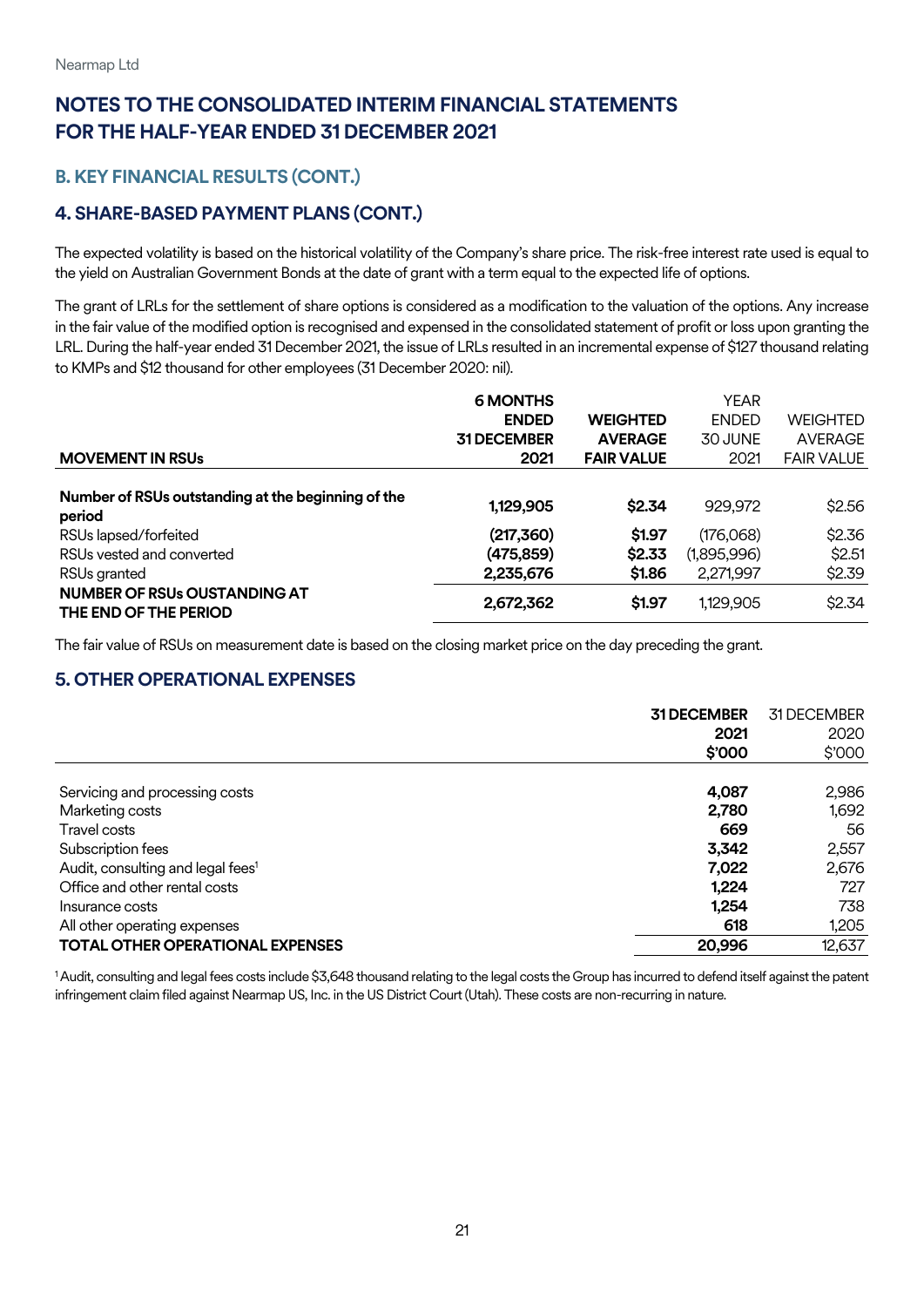## **B.KEY FINANCIAL RESULTS (CONT.)**

#### <span id="page-21-0"></span>**6. NET FINANCE COSTS**

|                                                                                                             | <b>31 DECEMBER</b> 31 DECEMBER |
|-------------------------------------------------------------------------------------------------------------|--------------------------------|
| 2021                                                                                                        | 2020                           |
| \$'000                                                                                                      | \$'000                         |
|                                                                                                             |                                |
| Interest expense on unwinding of lease liabilities<br>181                                                   | 217                            |
| Net foreign exchange (gain)/loss<br>(55)                                                                    | 317                            |
| Transfer of hedging (gains)/losses from the consolidated<br>(28)<br>statement of other comprehensive income | 956                            |
| Other finance costs<br>3                                                                                    | 84                             |
| <b>NET FINANCE COSTS</b><br>101                                                                             | 1,574                          |

#### <span id="page-21-1"></span>**7. INCOME TAX**

The Group has unrecognised deferred tax asset of \$7,868 thousand in respect of US tax losses, \$8,144 thousand in respect of Australian tax losses, and \$1,714 thousand in respect of unused Australian R&D tax credits as at 31 December 2021. The unrecognised tax losses in the US have expiry dates ranging from 2035 to 2040.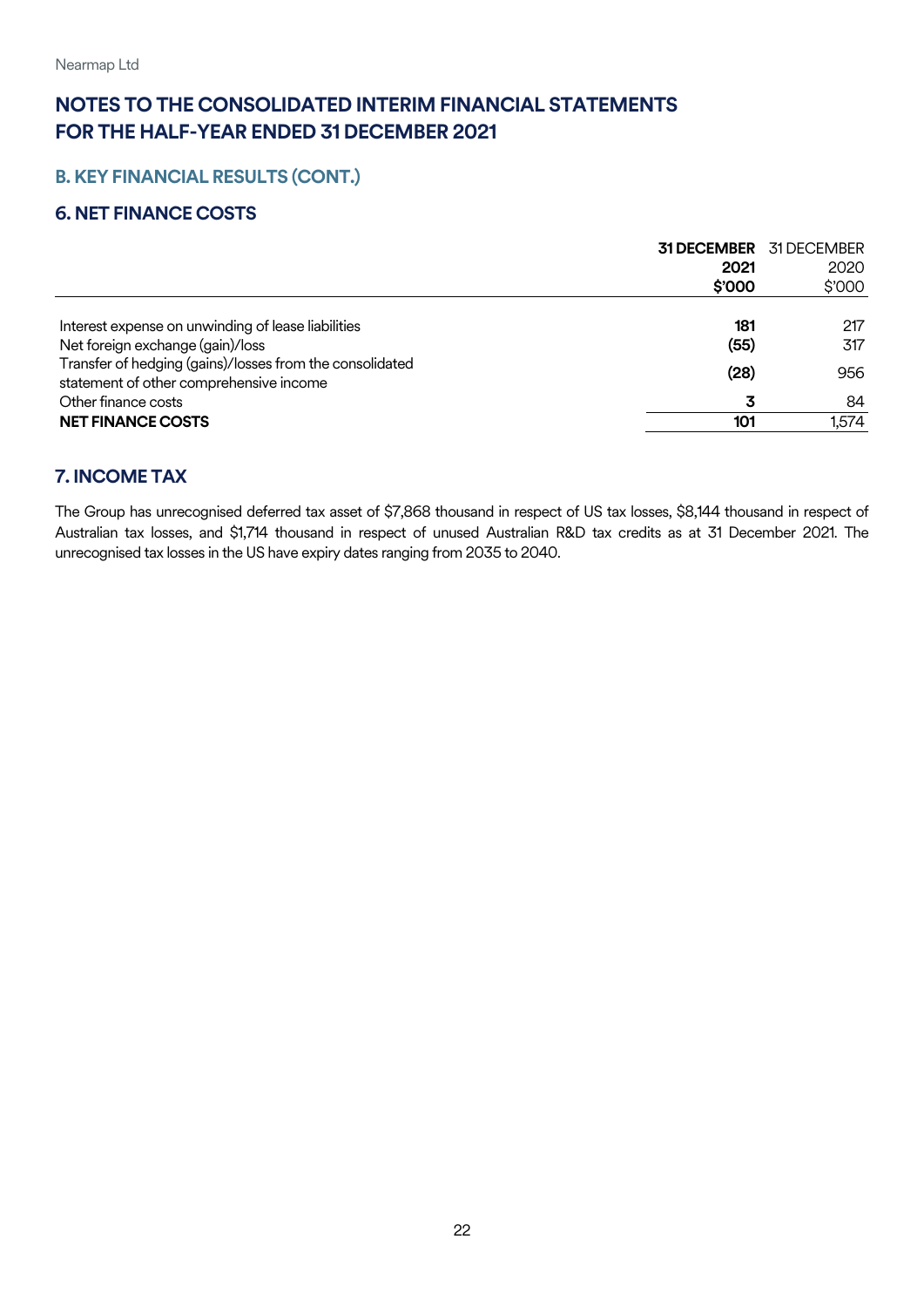### <span id="page-22-0"></span>**C. INVESTING ACTIVITIES**

## <span id="page-22-1"></span>**8. PROPERTY, PLANT, AND EQUIPMENT**

| <b>HALF-YEAR ENDED</b><br>31 DECEMBER 2021 | <b>ASSETS UNDER</b><br><b>CONSTRUCTION</b><br>\$'000 | <b>OFFICE</b><br><b>EQUIPMENT &amp;</b><br><b>FURNITURE</b><br>\$'000 | <b>CAMERA</b><br><b>SYSTEMS</b><br>\$'000 | <b>RIGHT-OF-USE</b><br><b>ASSETS</b><br>\$'000 | <b>TOTAL</b><br>\$'000 |
|--------------------------------------------|------------------------------------------------------|-----------------------------------------------------------------------|-------------------------------------------|------------------------------------------------|------------------------|
| Opening net book value                     | 811                                                  | 3,927                                                                 | 11,025                                    | 9,332                                          | 25,095                 |
| Additions                                  | 1,352                                                | 624                                                                   | 186                                       | 378                                            | 2,540                  |
| <b>Transfers</b>                           | (14)                                                 |                                                                       | 14                                        |                                                |                        |
| Depreciation                               |                                                      | (944)                                                                 | (1,673)                                   | (2,169)                                        | (4,786)                |
| Foreign exchange adjustment                | ۰                                                    | 47                                                                    |                                           | 116                                            | 163                    |
| <b>CLOSING NET BOOK VALUE</b>              | 2,149                                                | 3,654                                                                 | 9,552                                     | 7,657                                          | 23,012                 |
| Cost<br>Accumulated depreciation           | 2,149<br>-                                           | 9,053<br>(5,399)                                                      | 29,379<br>(19, 827)                       | 18,141<br>(10, 484)                            | 58,722<br>(35,710)     |
| <b>CLOSING NET BOOK VALUE</b>              | 2,149                                                | 3,654                                                                 | 9,552                                     | 7,657                                          | 23,012                 |

|                               |                     | <b>OFFICE</b>          |                |                          |              |
|-------------------------------|---------------------|------------------------|----------------|--------------------------|--------------|
|                               | <b>ASSETS UNDER</b> | <b>EQUIPMENT &amp;</b> | <b>CAMERA</b>  | <b>RIGHT-OF-USE</b>      |              |
| <b>YEAR ENDED</b>             | <b>CONSTRUCTION</b> | <b>FURNITURE</b>       | <b>SYSTEMS</b> | <b>ASSETS</b>            | <b>TOTAL</b> |
| 30 JUNE 2021                  | \$000               | \$'000                 | \$'000         | \$'000                   | \$'000       |
| Opening net book value        |                     | 4,664                  | 14,657         | 14,087                   | 33,408       |
| Additions                     | 280                 | 1,116                  | 338            | $\overline{\phantom{0}}$ | 1,734        |
| <b>Transfers</b>              | 531                 |                        | (531)          |                          |              |
| <b>Disposals</b>              |                     |                        | (2)            |                          | (2)          |
| Depreciation                  |                     | (1,696)                | (3,437)        | (4,331)                  | (9,464)      |
| Foreign exchange adjustment   |                     | (157)                  |                | (424)                    | (581)        |
| <b>CLOSING NET BOOK VALUE</b> | 811                 | 3,927                  | 11,025         | 9,332                    | 25,095       |
| Cost                          | 811                 | 8,318                  | 29,179         | 17,567                   | 55,875       |
| Accumulated depreciation      |                     | (4,391)                | (18, 154)      | (8,235)                  | (30, 780)    |
| <b>CLOSING NET BOOK VALUE</b> | 811                 | 3,927                  | 11,025         | 9,332                    | 25,095       |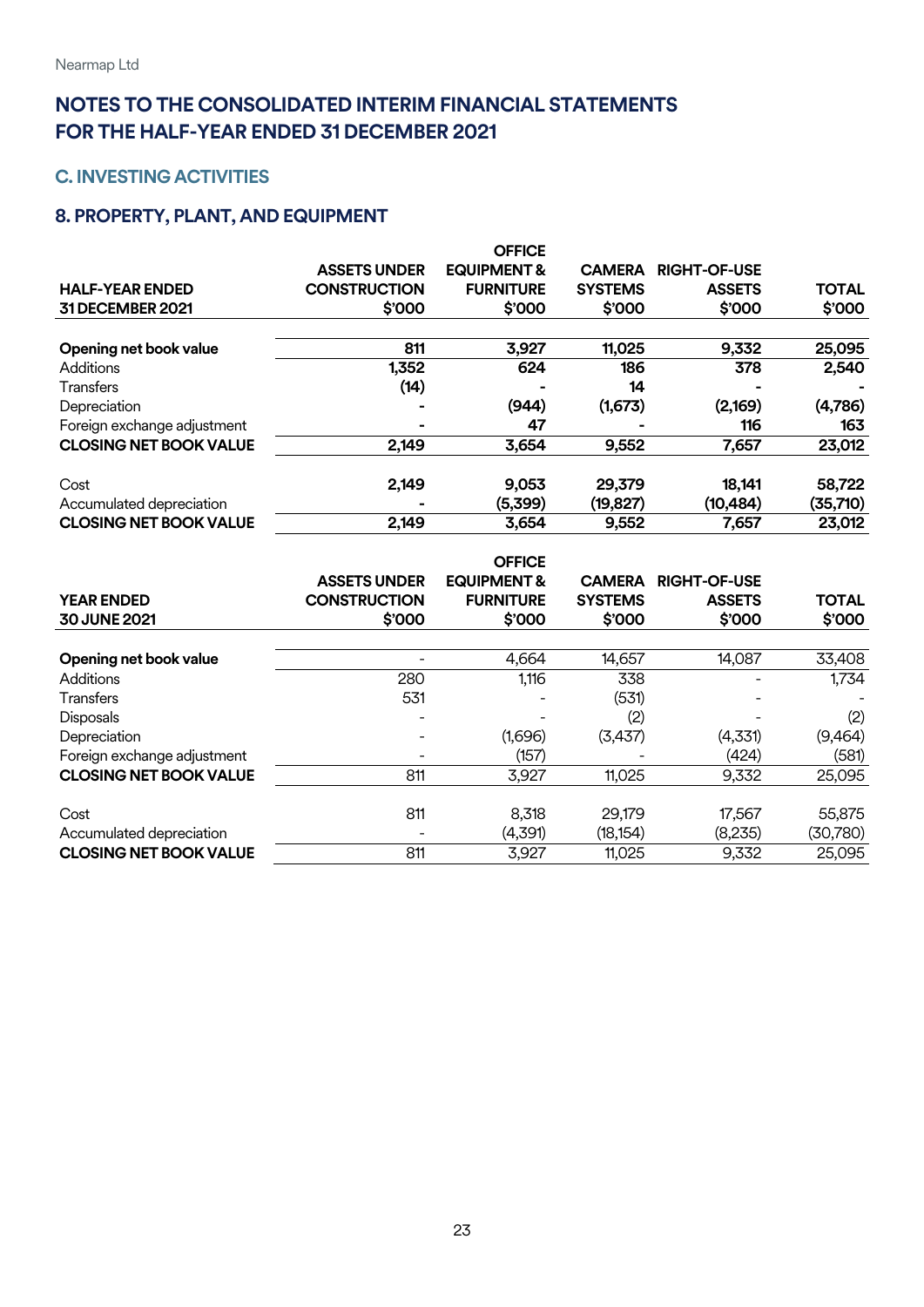## **C. INVESTING ACTIVITIES (CONT.)**

## <span id="page-23-0"></span>**9. INTANGIBLES**

|                                         |             |                    |                |                     | <b>CONTRACT</b>    |              |              |
|-----------------------------------------|-------------|--------------------|----------------|---------------------|--------------------|--------------|--------------|
|                                         | GOOD-       | <b>DEVELOPMENT</b> | <b>CAPTURE</b> | <b>INTELLECTUAL</b> | <b>ACQUISITION</b> |              |              |
| <b>HALF-YEAR ENDED</b>                  | <b>WILL</b> | <b>COSTS</b>       | <b>COSTS</b>   | <b>PROPERTY</b>     | <b>COSTS</b>       | <b>OTHER</b> | <b>TOTAL</b> |
| 31 DECEMBER 2021                        | \$'000      | \$'000             | \$'000         | \$'000              | \$'000             | \$'000       | \$'000       |
| Opening net book value                  | 135         | 19,532             | 20,775         | 3,120               | 5,628              | 79           | 49,269       |
| Additions                               |             | 8,508              | 12,928         |                     | 5,486              |              | 26,922       |
| Amortisation                            | ۰           | (6, 204)           | (11, 035)      | (469)               | (1,497)            | (46)         | (19, 251)    |
| Foreign exchange<br>adjustment          | ۰           |                    |                | 109                 | 147                |              | 256          |
| <b>CLOSING NET BOOK</b><br><b>VALUE</b> | 135         | 21,836             | 22,668         | 2,760               | 9,764              | 33           | 57,196       |
| Cost                                    | 135         | 66,826             | 117,185        | 4,731               | 11,788             | 1,938        | 202,603      |
| Accumulated amortisation                | ۰           | (44,990)           | (94, 517)      | (1,971)             | (2,024)            | (1,905)      | (145,407)    |
| <b>CLOSING NET BOOK</b><br><b>VALUE</b> | 135         | 21,836             | 22,668         | 2,760               | 9,764              | 33           | 57,196       |

|                                         | <b>CONTRACT</b>                 |                         |                     |                     |                    |                  |                      |  |
|-----------------------------------------|---------------------------------|-------------------------|---------------------|---------------------|--------------------|------------------|----------------------|--|
|                                         |                                 | <b>GOOD-DEVELOPMENT</b> | <b>CAPTURE</b>      | <b>INTELLECTUAL</b> | <b>ACQUISITION</b> |                  |                      |  |
| <b>YEAR ENDED</b>                       | <b>WILL</b>                     | <b>COSTS</b>            | <b>COSTS</b>        | <b>PROPERTY</b>     | <b>COSTS</b>       | <b>OTHER</b>     | <b>TOTAL</b>         |  |
| 30 JUNE 2021                            | \$'000                          | \$'000                  | \$'000              | \$'000              | \$'000             | \$'000           | \$'000               |  |
| Opening net book value                  | 135                             | 18,670                  | 24,017              | 4,418               |                    | 175              | 47,415               |  |
| <b>Additions</b>                        | -                               | 11,771                  | 19,981              | -                   | 6,059              |                  | 37,811               |  |
| Amortisation                            | $\overline{\phantom{a}}$        | (10,909)                | (23, 223)           | (920)               | (500)              | (96)             | (35, 648)            |  |
| Foreign exchange<br>adjustment          | $\overline{\phantom{0}}$        |                         |                     | (378)               | 69                 |                  | (309)                |  |
| <b>CLOSING NET BOOK</b><br><b>VALUE</b> | 135                             | 19,532                  | 20,775              | 3,120               | 5,628              | 79               | 49,269               |  |
| Cost<br>Accumulated amortisation        | 135<br>$\overline{\phantom{a}}$ | 58,317<br>(38, 785)     | 104,256<br>(83,481) | 4,566<br>(1,446)    | 6,134<br>(506)     | 1,937<br>(1,858) | 175,345<br>(126,076) |  |
| <b>CLOSING NET BOOK</b><br><b>VALUE</b> | 135                             | 19,532                  | 20,775              | 3,120               | 5,628              | 79               | 49,269               |  |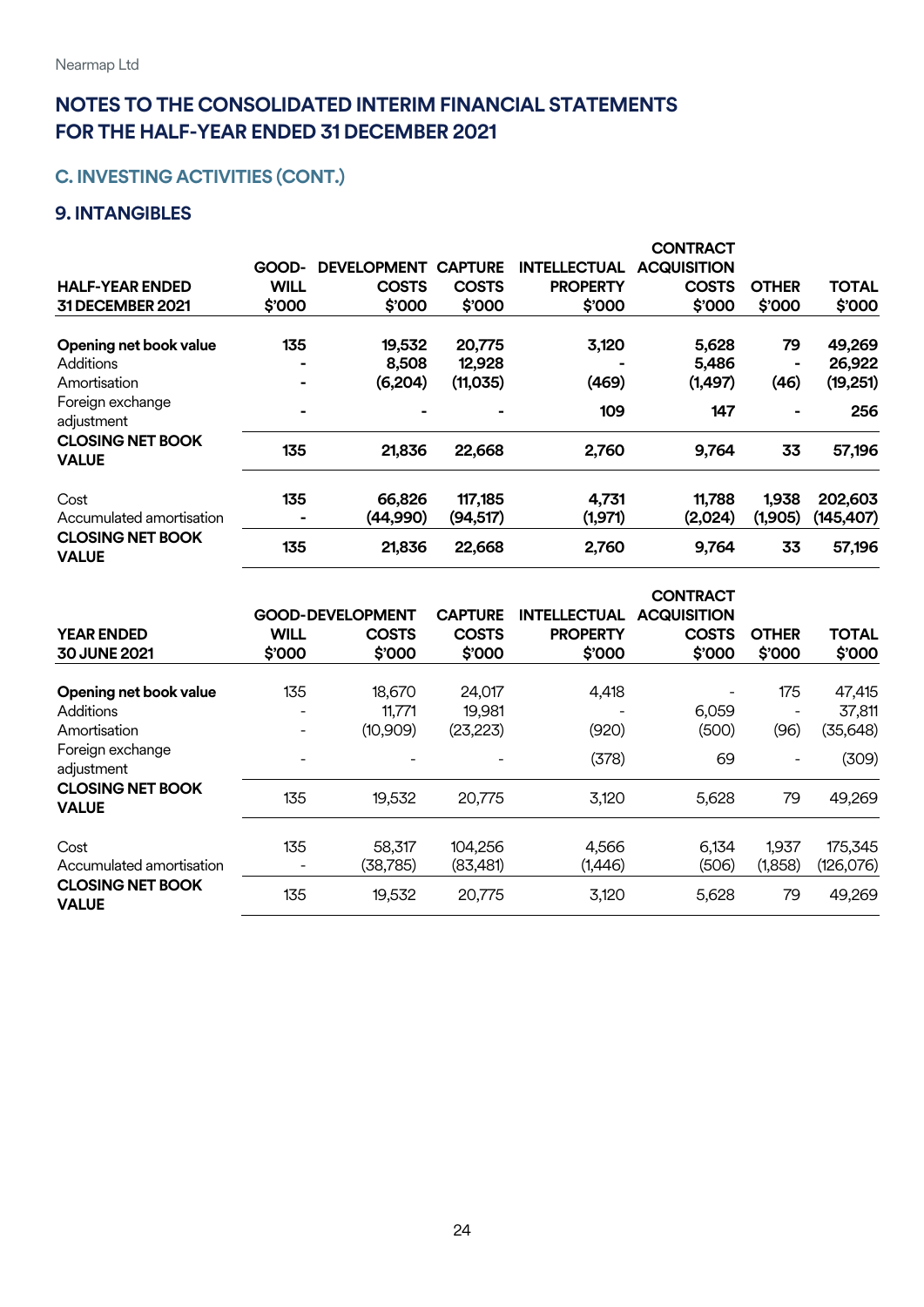#### <span id="page-24-0"></span>**D. CAPITAL STRUCTURE AND FINANCIAL INSTRUMENTS**

#### <span id="page-24-1"></span>**10. CONTRIBUTED EQUITY**

**HALF-YEAR ENDED** 

**YEAR ENDED** 

| <b>MALF-TEAR ENDED</b>                                  |                         |         |
|---------------------------------------------------------|-------------------------|---------|
| 31 DECEMBER 2021                                        | <b>NUMBER OF SHARES</b> | \$'000  |
|                                                         |                         |         |
| Balance at the beginning of the half-year               | 496,086,478             | 224,192 |
| Issued from exercise of share options                   | 1,480,732               | 1,599   |
| Repayment of share option loans <sup>2</sup>            |                         | 582     |
| Issued from exercise of share options loans             | 773.196                 |         |
| Treasury shares acquired                                |                         | (94)    |
| Issue of shares on settlement of restricted-stock units | 475,859                 |         |
| <b>BALANCE AT THE END OF THE HALF-YEAR</b>              | 498,816,265             | 226,279 |
|                                                         |                         |         |

| I CAK CINDED                                                           |                         |         |
|------------------------------------------------------------------------|-------------------------|---------|
| <b>30 JUNE 2021</b>                                                    | <b>NUMBER OF SHARES</b> | \$000   |
|                                                                        |                         |         |
| Balance at the beginning of the year                                   | 453,324,295             | 126,577 |
| Issue of shares during the year, net of transaction costs <sup>1</sup> | 36,079,427              | 93,475  |
| Issued from exercise of share options                                  | 4,786,760               | 2,908   |
| Repayment of share option loans <sup>2</sup>                           |                         | 1.078   |
| Issue of shares on settlement of restricted-stock units                | 1,895,996               |         |
| Treasury shares vested and transferred to employees                    |                         | 154     |
| <b>BALANCE AT THE END OF THE YEAR</b>                                  | 496,086,478             | 224,192 |
|                                                                        |                         |         |

<sup>1</sup> On 11 September 2020, the Company completed a \$72,082 thousand fully underwritten institutional placement (before costs) of 26,022,305 new fully paid ordinary shares at the offer price of \$2.77. Following the underwritten institutional placement, on 8 October 2020, the Company completed a \$23,135 thousand Share Purchase Plan available to all investors whereby a total of 10,057,122 new fully paid ordinary shares were issued at the offer price of \$2.30. The Company incurred a total of \$2,489 thousand in transactions costs, net of \$747 thousand in deferred tax impact, that were recorded directly in contributed equity.

<sup>2</sup> During the half-year, total loans of \$560 thousand (30 June 2021: \$1,053 thousand) and accruing interest of \$22 thousand (30 June 2021: \$25 thousand) were repaid to the Company, thereby releasing 1,000,000 shares (30 June 2021: 1,725,034) previously under holding lock.

#### <span id="page-24-2"></span>**11. LEASES**

|                                                    | <b>6 MONTHS</b>    |                   |
|----------------------------------------------------|--------------------|-------------------|
|                                                    | <b>ENDED</b>       | <b>YEAR ENDED</b> |
|                                                    | <b>31 DECEMBER</b> | 30 JUNE           |
| <b>MOVEMENT IN LEASE LIABILITIES</b>               | 2021               | 2021              |
|                                                    |                    |                   |
| Balance at the beginning of the period             | 9,826              | 14,396            |
| Additions (new lease arrangements)                 | 378                |                   |
| Interest expense on unwinding of lease liabilities | 181                | 490               |
| Payments                                           | (2,434)            | (4,658)           |
| Foreign exchange adjustments                       | 150                | (402)             |
| <b>BALANCE AT THE END OF THE PERIOD</b>            | 8,101              | 9,826             |
| Current lease liabilities                          | 4,836              | 4,681             |
| Non-current lease liabilities                      | 3,265              | 5,145             |
| <b>TOTAL LEASE LIABILTIES</b>                      | 8,101              | 9,826             |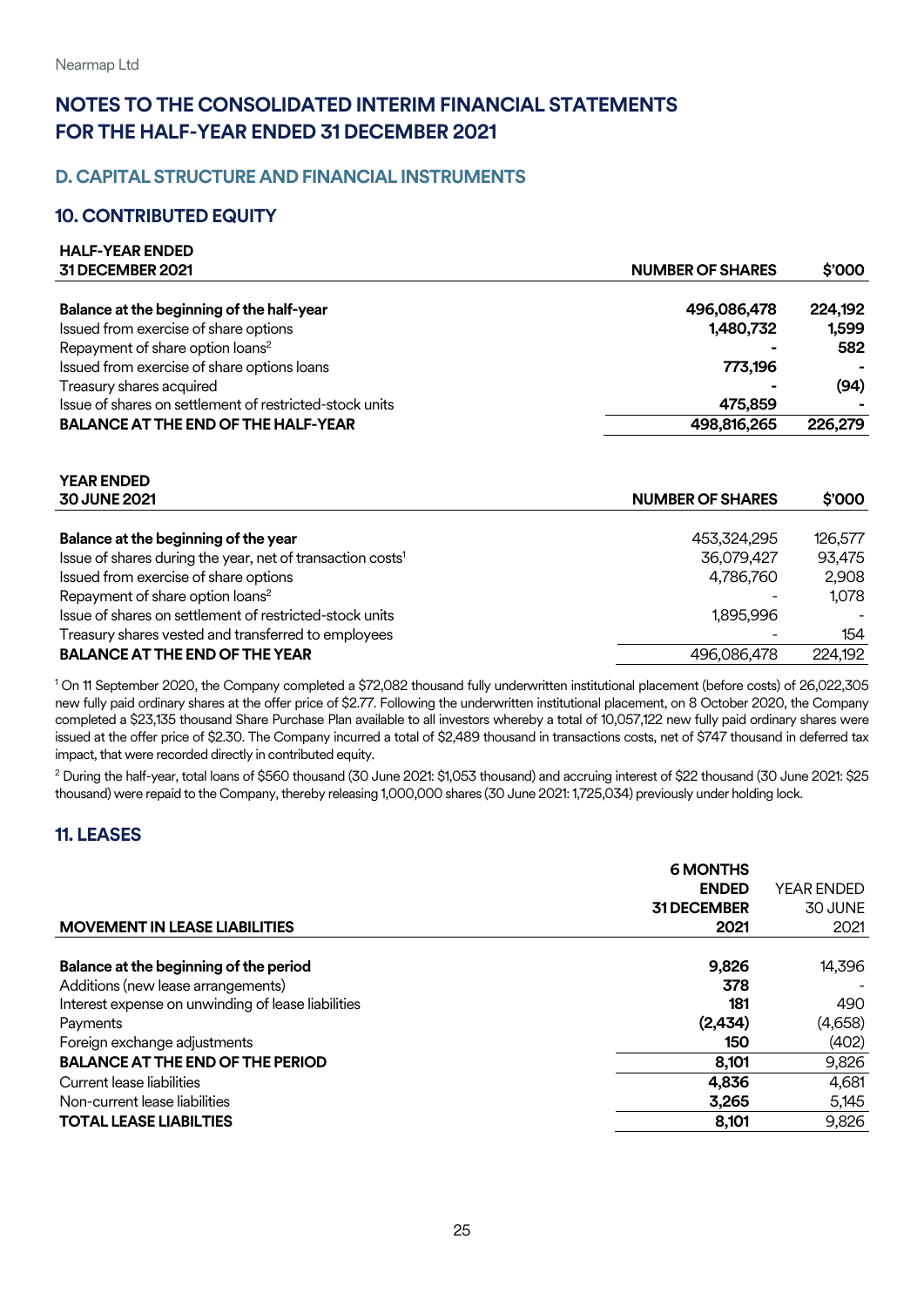#### **D. CAPITAL STRUCTURE AND FINANCIAL INSTRUMENT (CONT.)**

#### <span id="page-25-0"></span>**12. FINANCIAL INSTRUMENTS**

The fair value and carrying value of derivatives as at 31 December 2021 is \$18 thousand and is included in prepayments and other current assets (30 June 2021: \$28 thousand included in prepayments and other current assets). The net unrealised gain of \$18 thousand on changes in fair value of the derivatives during the half-year ended 31 December 2021 has been recognised in OCI (30 June 2021: \$28 thousand gain recognised in OCI). Derivatives are not quoted in active markets as they are not traded on a recognised exchange. Therefore, the Group uses valuation techniques (present value techniques) which use both observable and unobservable market inputs. As these financial instruments use valuation techniques with unobservable inputs that are not significant to the overall valuation, these instruments are included in Level 2 of the fair value hierarchy. There were no transfers between levels of the fair value hierarchy during the half-year ended 31 December 2021, and no transfer during the half-year ended 31 December 2020.

The carrying value, less impairment provision if any, of trade receivable, other current receivables, derivatives, other non-current receivables, trade and other payables, and other current liabilities are assumed to approximate their fair values due to their shortterm nature.

The Group's cash and cash equivalents comprise:

|                                                         | <b>31 DECEMBER</b><br>2021<br>\$'000 | 30 JUNE<br>2021<br>\$'000 |
|---------------------------------------------------------|--------------------------------------|---------------------------|
| Cash at bank and on hand<br>Short-term deposits at call | 109.762                              | 53.431<br>70,000          |
| TOTAL CASH AND CASH EQUIVALENTS                         | 109.762                              | 123,431                   |

Cash and cash equivalents include term deposits with a term at inception of 3 months or less that are readily convertible to a known amount of cash and are subject to an insignificant risk of change in value.

#### <span id="page-25-1"></span>**13. DIVIDENDS PAID ON ORDINARY SHARES**

No dividends were paid or proposed for the half-year ending 31 December 2021 (31 December 2020: nil).

#### <span id="page-25-2"></span>**E. OTHER**

#### <span id="page-25-3"></span>**14. RELATED PARTY TRANSACTIONS**

The Nearmap ESOP includes an Employee Loan Scheme that permits Nearmap to grant financial assistance to employees by way of loan to enable them to exercise options and acquire shares. These loans bear interest at rates of 0.30% during the half-year ended 31 December 2021 (30 June 2021: 0.30% to 0.45%) and are repayable four years after the issue date. The loans are not recognised in the consolidated statement of financial position.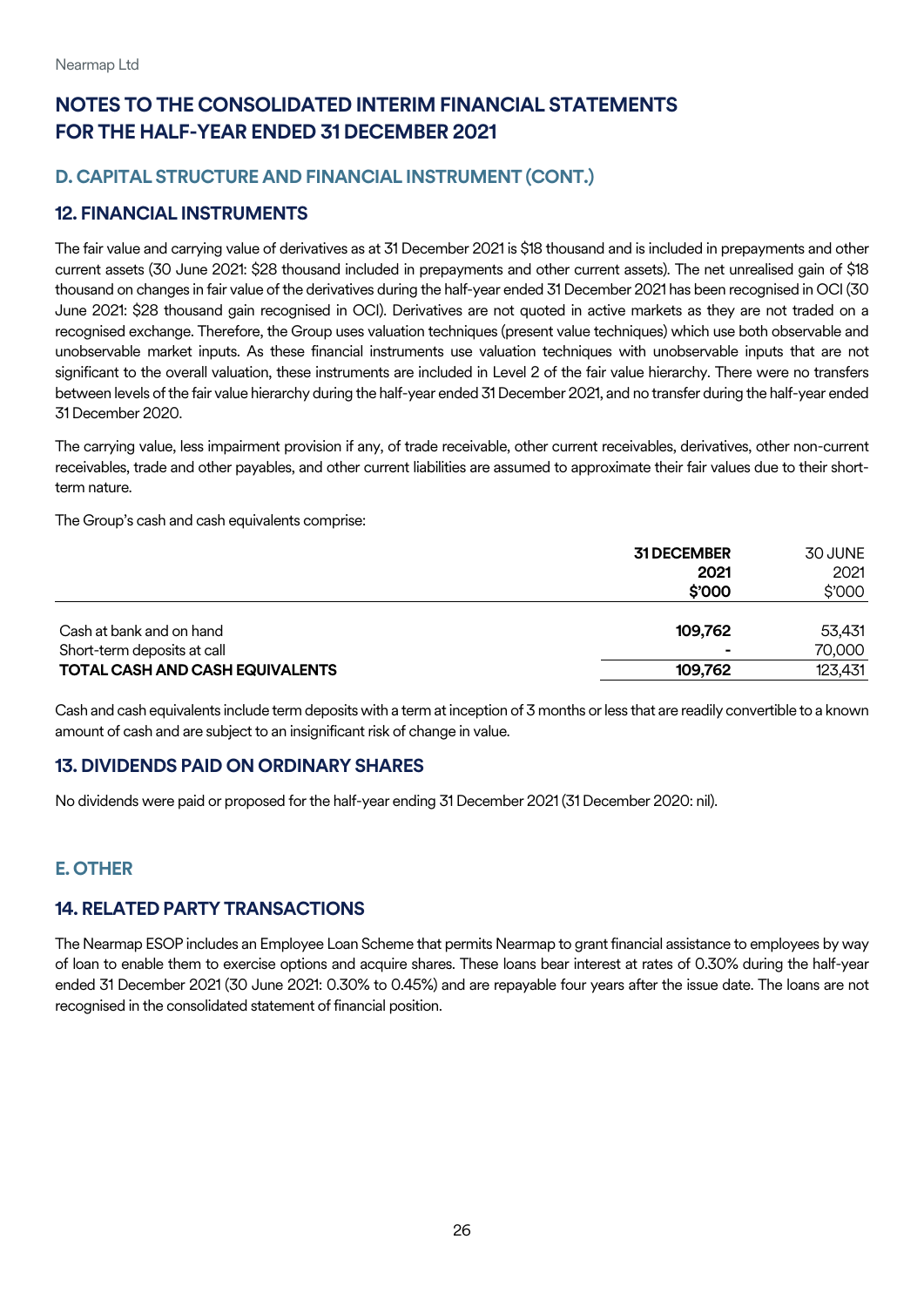## **E. OTHER(CONT.)**

## **14. RELATED PARTY TRANSACTIONS (CONT.)**

|                                                               | <b>31 DECEMBER</b><br>2021 | 30 JUNE<br>2021 |
|---------------------------------------------------------------|----------------------------|-----------------|
|                                                               |                            |                 |
| Share option loans outstanding at the beginning of the period | 6,911,455                  | 7,968,567       |
| Share option loans repaid during the period                   | (582, 206)                 | (1,078,443)     |
| Share option loans provided during the period                 | 622,127                    |                 |
| Interest accrued on share option loans                        | 8.211                      | 21,331          |
| SHARE OPTION LOANS OUTSTANDING AT THE END OF THE PERIOD       | 6,959,587                  | 6,911,455       |

Other than the loans granted to key management personnel under the employee loan scheme, there have been no sales, purchases or other transactions with related parties during the half-year ended 31 December 2021 (31 December 2020: nil).

#### <span id="page-26-0"></span>**15. CONTINGENT LIABILITIES**

#### **Patent infringement**

On 5 May 2021 Eagle View Technologies, Inc. and Pictometry International Corp (collectively "EV") filed a complaint against Nearmap US, Inc. ("Nearmap") in the United States District Court (District of Utah, Northern Division) alleging eight patent infringements. On 8 July 2021, Nearmap filed a Motion to Dismiss for two of these patent infringements claims. On 5 August 2021, EV filed a response to Nearmap's Motion to Dismiss. The judge requested oral arguments from EV and Nearmap on 8 November 2021. On 15 November 2021, the court made no ruling on the ultimate eligibility of the patents and denied the motion without prejudice. As at the date of this report, the litigation process is ongoing with a Court timetable for the conduct of the litigation being agreed to by the parties.

The Group believes EV's allegations are fundamentally without merit and Nearmap is well prepared to vigorously defend against the claims. As at the date of this report, the litigation process is ongoing. No provision has been recognised in the consolidated statement of financial position as at 31 December 2021 as the Group considers that no present obligation exists. The Group recognises legal costs as incurred.

#### **Bank guarantee**

As at 31 December 2021, the Group has entered into a bank guarantee agreement for \$2,356 thousand at the request of the lessors of its registered office in Barangaroo, NSW, Australia (30 June 2021: \$2,356 thousand).

#### <span id="page-26-1"></span>**16. SUBSEQUENT EVENTS**

On 7 February 2022, Ms Helen Souness was appointed as an independent Non-Executive Director, effective 1 March 2022. On the same day, Ms Tracey Horton resigned from her position as an independent Non-Executive Director, effective immediately.

As at the date of this report, no other matter or circumstance has arisen since 31 December 2021 that has significantly affected, or may significantly affect the Group's operations, the results of those operations, or the Group's state of affairs in futurefinancial years.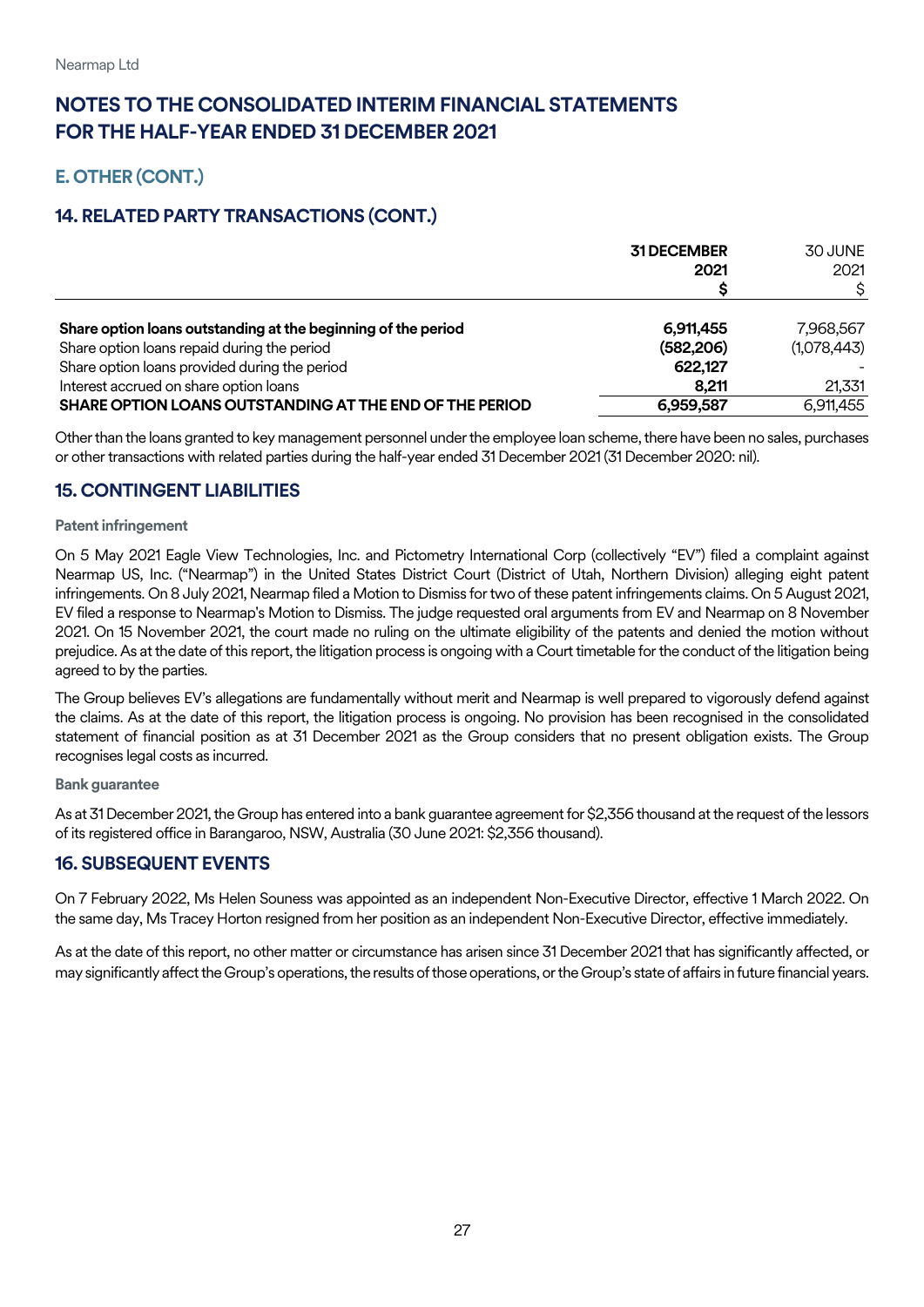## <span id="page-27-0"></span>**DIRECTORS' DECLARATION**

In the Directors' opinion:

- (a) the financial statements and notes set out on pages 8 to 27 are in accordance with the Corporations Act 2001, including:
	- (i) complying with AASB 134 Interim Financial Reporting, the Corporations Regulations 2001 and other mandatory professional reporting requirements; and
	- (ii) giving a true and fair view of the Group's financial position as at 31 December 2021 and of its performance for the half-year ended on that date; and
- (b) there are reasonable grounds to believe that Nearmap Ltd will be able to pay its debts as and when they become due and payable.

This declaration is made in accordance with a resolution of the Directors.

**Dr Rob Newman**  Chief Executive Officer & Managing Director Sydney, 15 February 2022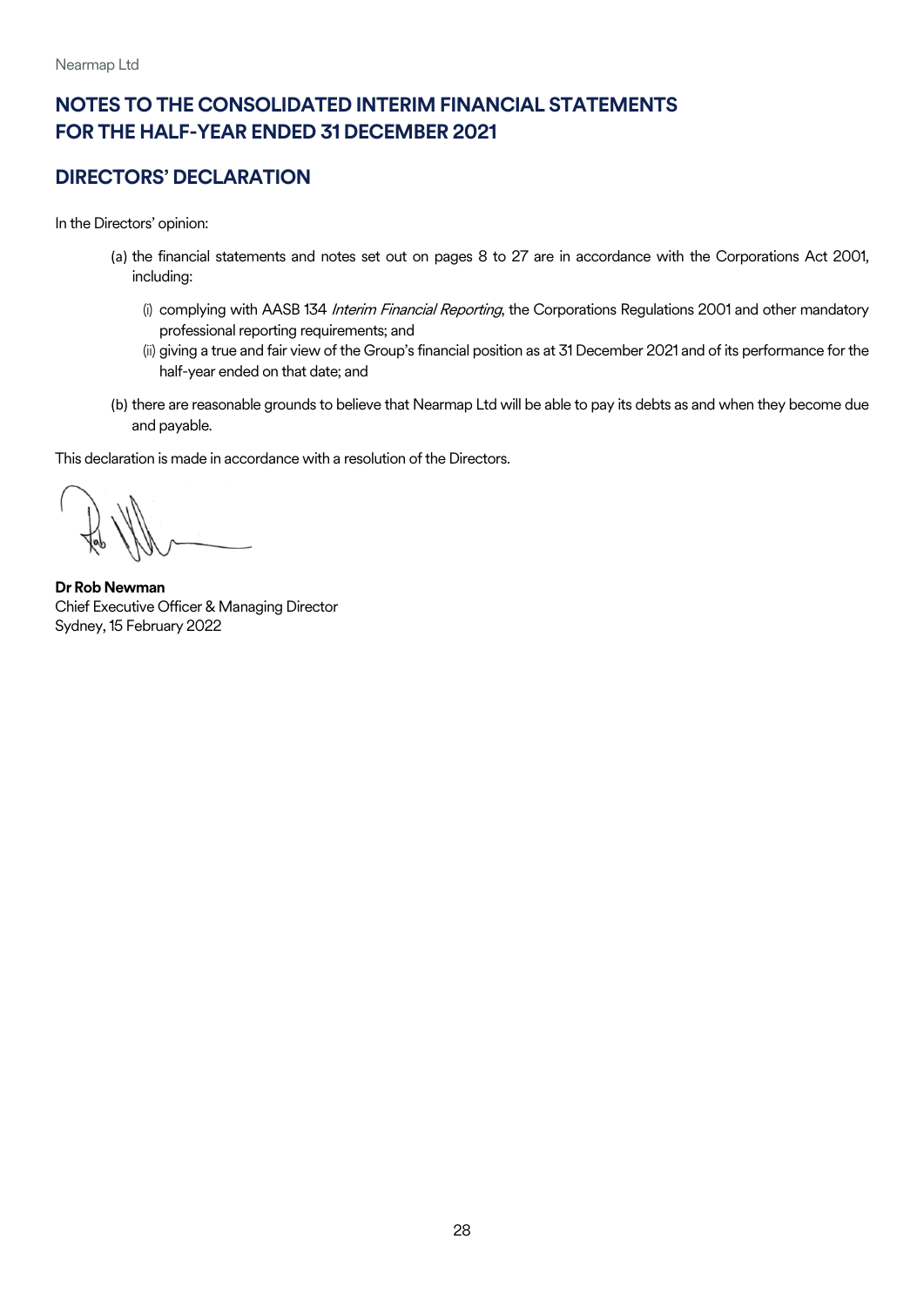

## Independent Auditor's Review Report

#### To the shareholders of Nearmap Ltd

#### Conclusion

We have reviewed the accompanying Interim Financial Report of Nearmap Ltd.

Based on our review, which is not an audit, we have not become aware of any matter that makes us believe that the Interim Financial Report of Nearmap Ltd does not comply with the *Corporations Act 2001*, including:

- giving a true and fair view of the Group's financial position as at 31 December 2021 and of its performance for the Half-year ended on that date; and
- x complying with *Australian Accounting Standard AASB 134 Interim Financial Reporting* and the *Corporations Regulations 2001*.

#### The Interim Financial Report comprises:

- Consolidated interim statement of financial position as at 31 December 2021
- Consolidated interim statement of profit or loss and other comprehensive income, Consolidated interim statement of changes in equity and Consolidated interim statement of cash flows for the Half-year ended on that date
- Notes 1 to 16 comprising a summary of significant accounting policies and other explanatory information
- The Directors' Declaration.

The **Group** comprises Nearmap Ltd (the Company) and the entities it controlled at the Half year's end or from time to time during the Half-year.

#### Basis for Conclusion

We conducted our review in accordance with ASRE 2410 *Review of a Financial Report Performed by the Independent Auditor of the Entity*. Our responsibilities are further described in the *Auditor's Responsibilities for the Review of the Financial Report* section of our report.

We are independent of the Group in accordance with the auditor independence requirements of the *Corporations Act 2001* and the ethical requirements of the *Accounting Professional and Ethical Standards Board's APES 110 Code of Ethics for Professional Accountants (including Independence Standards)* (the Code) that are relevant to our audit of the annual financial report in Australia. We have fulfilled our other ethical responsibilities in accordance with these requirements.

KPMG, an Australian partnership and a member firm of the KPMG global organisation of independent member firms affiliated with KPMG International Limited, a private English company limited by guarantee. All rights reserved. The KPMG name and logo are trademarks used under license by the independent member firms of the KPMG global organisation. Liability limited by a scheme approved under Professional Standards Legislation.